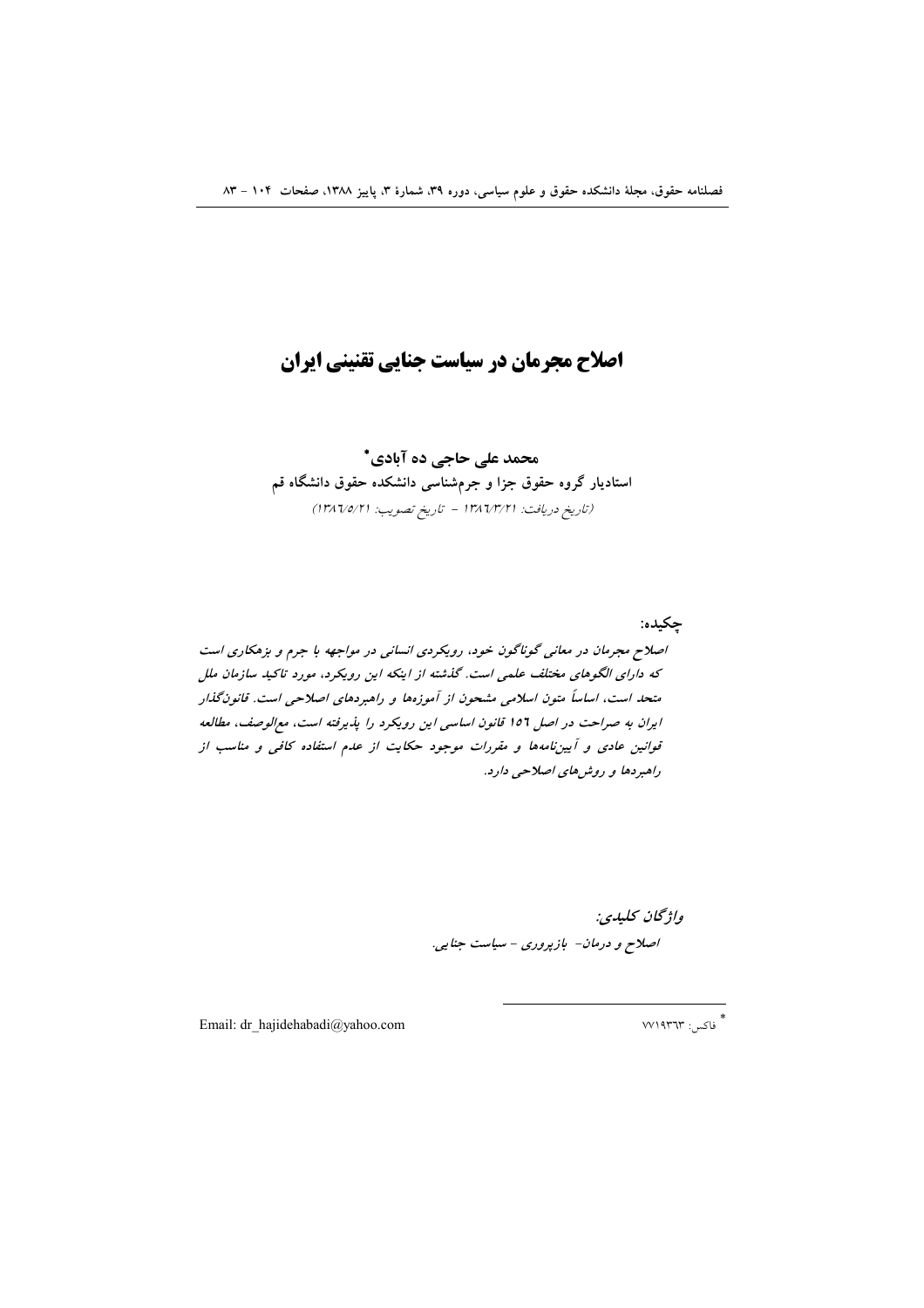#### مقدمه

اصلاح مجرمان از جمله رویکردها و سیاستهای مهم مورد بحث جرمشناسان در یکی دو قرن اخیر است. مطالعهٔ اندیشههای بشری حکایت از قدمت و دیرینگی ایدهٔ اصلاح مجرمان دارد، به گونهای که در آراء فیلسوفان شهیر یونان مانند افلاطون و ارسطو و آنچه از جوامع باستان گزارش شده است، نیز این مهم دیده میشود (کولمن کاونیگتن، ١٣٧٦، صص ٢٩ – ٢٧). البته رونق و رواج ایده اصلاح مجرمان در قرون اخیر بیشتر مدیون مکتب تحققی و عمدتا جنبش دفاع اجتماعی نوین است. سیاست جنایی سازمان ملل متحد نیز تا حد زیادی متاثر از آراء بنیانگذاران این جنبش است. امروزه گرچه به سبب اعلام شکست جرمشناسی اصلاح و درمان در کشورهایی مانند آمریکا و بخشهایی از کانادا، از فروغ فراگیر اصلاح و درمان کاسته شده است ولی همچنان اهتمام به اصلاح و درمان مجرمان از جمله شاخصههای یک سیاست جنایی انسانی به حساب میآید. بنابراین، بررسی سیاست جنایی جمهوری اسلامی از این حیث در ابعاد مختلف تقنینی، قضایی و اجرایی آن، در خور پژوهش است؛ به ویژه که این سیاست مبتنی بر ارزشهای اسلامی انسانی است. مطالعه متون اسلامی بیانگر آن است که اسلام به اصلاح مجرمان بیش از صرف بازسازگاری اجتماعی آنان نگریسته و روش۵ای خاص خود را برای این مهم عرضه داشته است، گرچه از یافتهها و تجارب بشری غیر مغایر با موازین اسلامی نیز منع نمیکند. در این مقاله پس از بحث و بررسی مختصر دربارهٔ ماهیت و راهبردهای اصلاح مجرمان (مبحث اول)، به بررسی رویکرد اصلاح مجرمان در سیاست جنایی تقنيني ايران (مبحث دوم) خواهيم پرداخت.

## مبحث اول. اصلاح مجرمان، ماهنت و راهبردها

مطالعه آراء اندیشمندان درباره اصلاح و تربیت مجرمان و روش۵ای تحقق آن، بیانگر اختلاف در ماهیت (گفتار اول) و تکثر راهبردها و روش های آن است (گفتار دوم).

## گفتار اول: مفهوم شناسی

مطالعه دیدگاههای موجود دربارهٔ اصلاح مجرمان، نشانگر اختلاف برداشت درباره مفهوم اصلاح است. در این میان، عمیقترین تفاوت، مربوط به دیدگاههای دینی و غیر دینی است. گاه اصلاح با تحول عمیق در روح و فکر و احساس و رفتار مجرم پیوند می خورد. «اصلاح متضمن تغییر در روحیات، تشخیص بد بودن عمل انجام شده و تصمیمی صادقانه برای زندگی آينده است. بنابراين اصلاح مستلزم تغيير در نگرش اخلاقي مجرم است» (كاتينگهام، ١٣٨٦، صص ۱۳۳ – ۱۲٪. از این معنا به (Reform) تعبیر میشود که البته امری ارزشی و آرمانی است. برخی با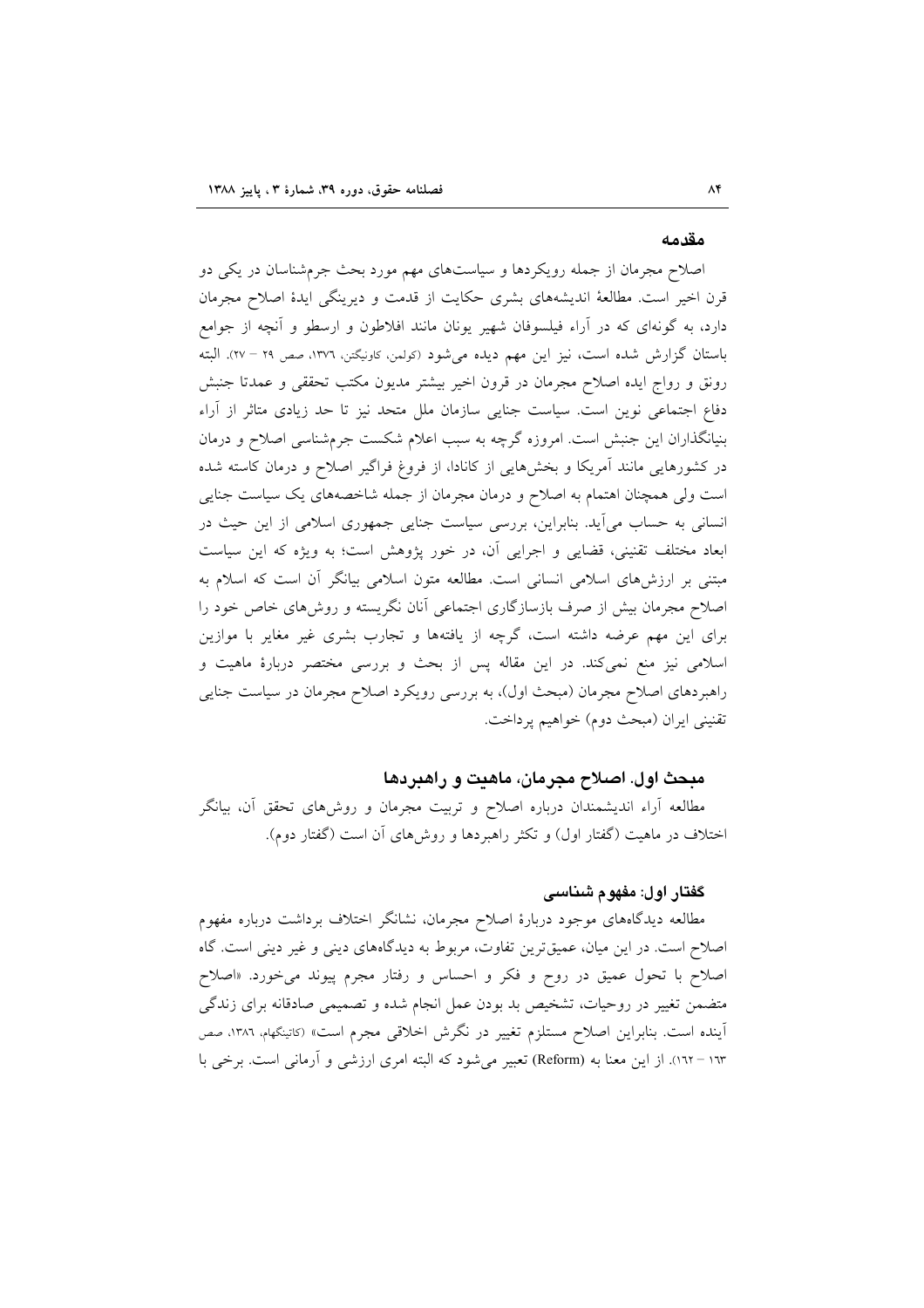رؤیایی خواندن چنین امری (نجفی ابرندآبادی، و هاشمهیگی، ۱۳۷۷، ص۲۹۰) معتقدند که باید از اصلاح به مفهوم «بازیروری» Rehabilitation سخن بگوئیم که بیشتر به مفهوم بازسازگاری اجتماعی مجرم است. بازپروری در این معنا استفاده از اقدامات و تدابیری است که مجرم به وضعیتی از رفتار اجتماعی مناسب و بهتر باز گرداند؛ وضعیتی که فرد پیش از ارتکاب رفتار مجرمانه دارا بوده است (Maniya, Mridula 2004 P. 203,). البته اگر فرد پیش از ارتکاب رفتار مجرمانه نیز از تواناییهای اساسی لازم برای یک زندگی اجتماعی سالم بیبهره بوده است او در معرض فراً یند دیگری به نام «پرورش» Habilitation قرار می گیرد.

بازپروری و پرورش هر دو اقدامات و تدابیری ویژه با ماهیت آموزشی- تربیتی یا فنی و حرفهای یا دینی است که بیشتر با محوریت حبس انجام میگیرد. به همین دلیل، برخی بازیروری را به مفهوم بازگرداندن مجرم محکوم شده به زندان به جایگاه اجتماعی مفروض خود در جامعه از طریق أشکالی از آموزشهای فنی یا تربیتی یا درمانی میدانند (Wesley, Krause and Marilgn and M, sdane, 1993)

اگر بازگرداندن فرد به جامعه، علاوه بر اَموزش۵لای یاد شده، نیازمند تدابیر درمانی، از نوع پزشکی و روانپزشکی نیز باشد، از اصطلاح «اصلاح و درمان» Treatment استفاده می شود. «اصلاح و درمان بزهکار عبارت است از یک برنامهٔ مداوای روان<sub>ی</sub>– اخلاقی، با رعایت شرایط لازم برای تامین امنیت جامعه، به منظور بهبود امکانات سازش پذیری اجتماعی او» (نجفی ابرندآبادی، و هاشم بیگی، همان، ص ۳۳٤). مفهوم اصلاح و درمان بر این مبنا استوار است که مجرمان افراد شروری نیستند بلکه افرادی بیمارند که رفتارهای نابهنجار و ضد اجتماعی آنان بیانگر پارهای مشکلات شخصیتی یا دیگر اختلالات روانی است و به همین دلیل باید تحت معالجه و درمان قرار گیرند (کاتینگهام، همان، ص ١٦٣).

به هر روی، اصلاح به هر یک از مفاهیم یاد شده، در یک موسسه با تشکیلات سازمانی مشخص و با الگوهای اصلاحی گوناگون صورت میگیرد که از آن به Correction تعبیر می شود. منظور از این واژه «بیان کارکرد کلیه اشخاص، نهادها و سازمانهایی است که متهم و محکوم و بزهکاران صغیر و غیره را تحت اداره خویش داشته و مسئولیت کنترل و درمان آنان را برعهده دارند» (غلامی، ۱۳۸۰، ص۲۹۰). در این معنا، اصلاح و تربیت، اشاره به کل نظام اصلاح و تربیت دارد و دارای الگوهایی است که از جمله آنها می توان به الگوی بالینی، حمایت اجتماعی و کیفری اشاره کرد (همان).

از دیدگاه اسلامی، اصلاح، معنایی وسیع تر از بازسازگاری اجتماعی مجرم دارد و به تغییر و تحول درونی مجرم که در رفتارهای اجتماعی پسندیده بیرونی او نمود می پابد، گفته می شود. این معنا از واژگان و روشهایی که در متون اسلامی برای اصلاح مجرم یا هدف از مجازاتها بيان شده است استفاده مي شود. مثلاً هدف از مجازاتها «تزكيه و تهذيب» مجرم بيان شده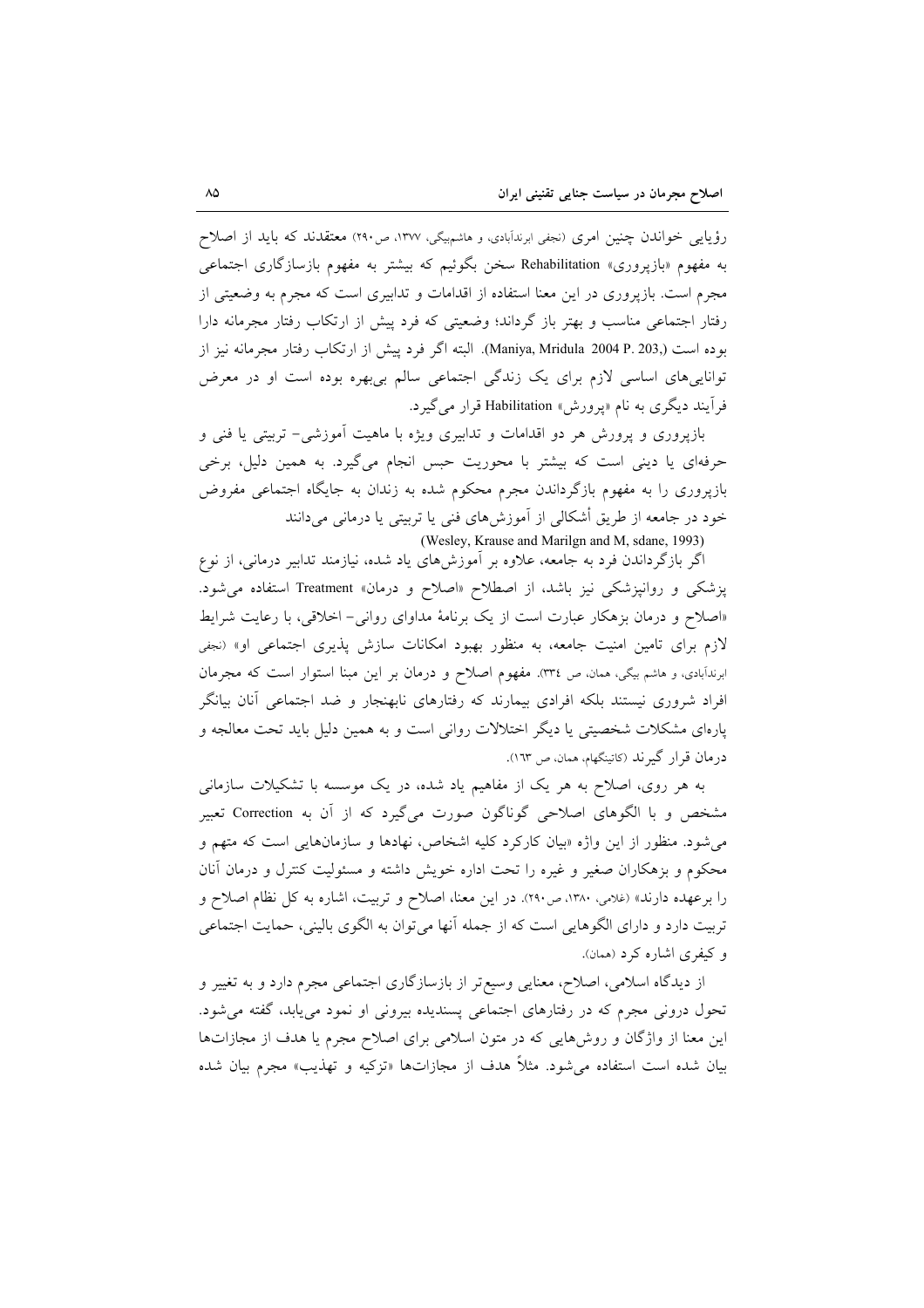است. نیز روشهایی چون «توبه» برای اصلاح مجرم استفاده شده است. به اعتقاد نگارنده جامع ترین واژه که در قرآن مورد استفاده قرار گرفته «احیاء» است. قرآن کریم در آیه ۳۲ مائده، جرم را تعدی به انسانیت و بازداشتن مجرم از جرم، یعنی ضلالت و گمراهی را احیاء او و همه انسانها میداند. این مهم نشانگر عمق نگرش اسلام به اصلاح و جایگاه والای اصلاح مجرمان در سیاست جنایی اسلام است و خود ناشی از نوع نگاه ویژه اسلام به ارزش،مندی اصلاح و تربیت انسانهاست که هدف اصلی بعثت پیامبران الهی به ویژه پیامبر گرامی اسلام است. به نظر می رسد آیه یاد شده همه مبانی انسانشناختی، جامعهشناختی و ارزشی اصلاح مجرمان را در خود جمع دارد.

## گفتار دوم: راهبردها و روش۵ای اصلاح مجرمان

با نظر به آراء و دیدگاههای فیلسوفان حقوق کیفری و جرمشناسان، راهبردها و روشهای اصلاح مجرمان را می توان به چهار دسته کلی زیر تقسیم کرد.

## الف) اصلاح مجرمان از طريق مجازات كردن

از جمله اهدافی که برای مجازاتها بیان میشود، هدف اصلاح و تربیت مجرمان است. البته برخی معتقدند که مجازاتها به هیچ وجه نمیتواند باعث اصلاح مجرمان شود و عمده اهداف مجازاتها سزادهندگی، تشفی خاطر زیان دیده از جرم، بازدارندگی از جرم و تامین نظم و امنیت اجتماعی است. در نقطه مقابل، برخی دیگر به شدت بر این باورند که مجازاتها می تواند مجرمان را اصلاح کند. تئوریهای گوناگونی در مورد اینکه مجازات چگونه می تواند چنین هدفی را محقق سازد ارایه شده است. (Jean, Hompton PP.356 - 372, 1995). برخی دیگر معتقدند که مجازات از طریق کارکرد تعلیمی و تهدیدی خود میتواند افراد را اصلاح کند و اگر در مرحله اجرا نیز چنین تاثیری نداشته باشد، دست کم وضع مجازاتها می تواند چنین تاثیری داشته باشد و تحقیقاتی را نیز به عنوان مؤید دیدگاه خود ذکر میکنند (کلارکسون. سی.ام.وی؛ ۱۳۷۱، ص ۳۹. در هر حال، همچنانکه کلارکسون میگوید اصلاح اگر یک هدف اصلی و عمده مجازات نباشد یک هدف جنبی و فرعی مجازات هست و نادیده یا کم اهمیت گرفتن این مطلب میتواند مجریان عدالت کیفری را به سمت ابعاد تنبیهی و حتی انتقام جویانه ىكشاند (همان ص ٢٥٣).

از دیدگاه اسلامی نیز، بیشتر نویسندگان معتقدند که هدف از مجازاتهای اسلامی اصلاح مجرمان است. برخی با ارایه ویژگی تهذیب و تطهیر برای کیفرهای اسلامی، آنها را باعث استقامت روح و روان و تزکیه نفس مجرمان میدانند (گرجی، ص١٣٦٥، ص٦٥). برخی دیگر،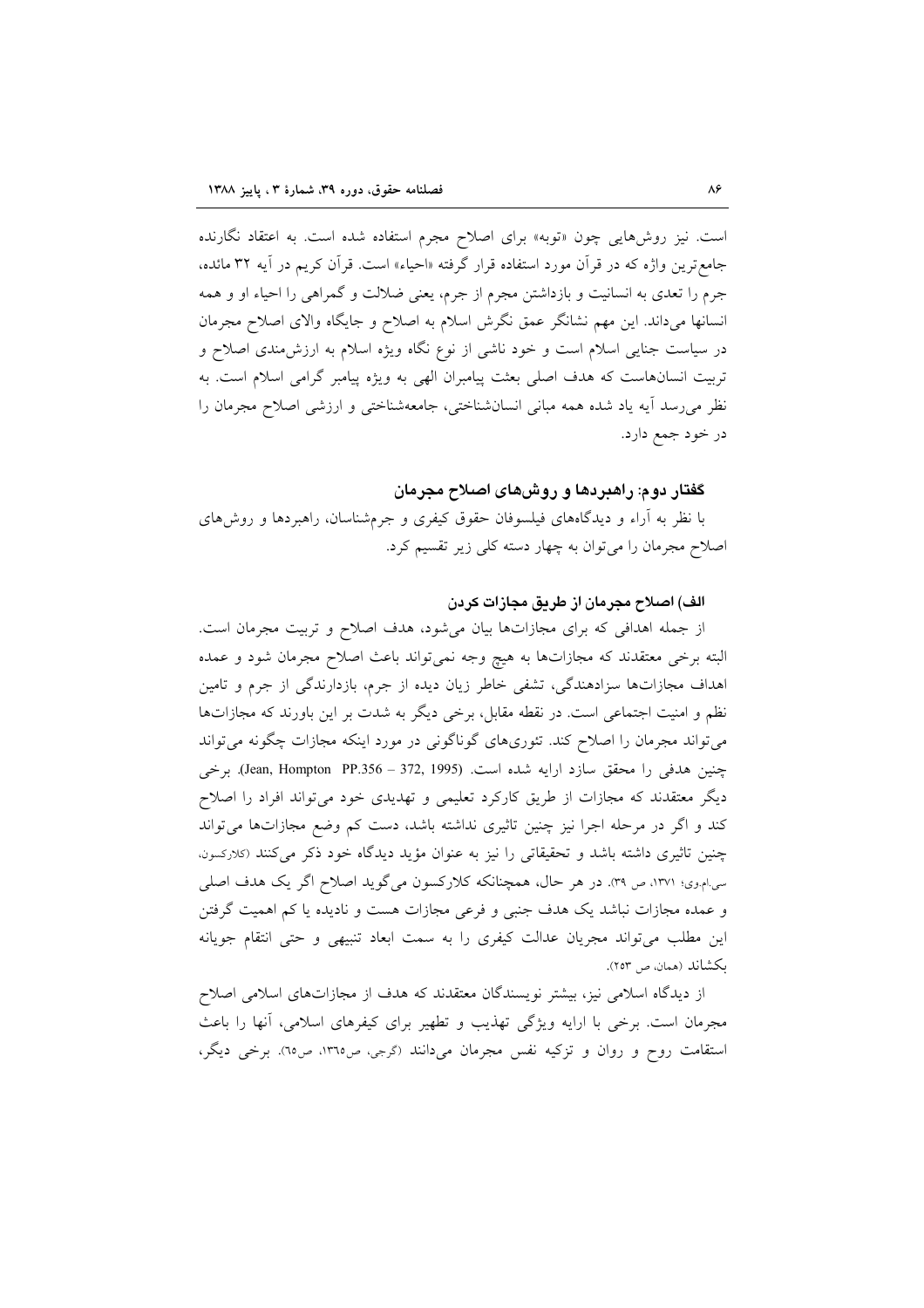کیفرهای اسلامی را نمودی از رحمت خداوند میدانند که مایه اصلاح فرد و جامعه است. (فتحی بهنسی،۱۹۸۳، ص۷). برخی نیز معتقدند که هدف از مجازاتهای اسلامی به ویژه مجازاتهای تعزیری اصلاح مجرم است و اگر در جایی مجازاتها چنین هدفی را برأورده نسازند نباید آنها را اجرا کرد (مرعشی شوشتری، ۱۳۸۱، ص۱۰). در مجازاتهایی که به حیات فرد خاتمه میدهند مانند قصاص و رجم، فرض اصلاح با اجرای أنها منتفی است و پاک شدن روح و روان فرد و خلاصی فرد از عذاب اخروی نیز منوط به توبه اوست؛ آری وضع این گونه مجازاتها می تواند کسانی که استعداد مجرمانه دارند را از ارتکاب جرم منصرف سازد؛ همچنانکه امام حسن عسگری(ع) در تبیین عامل حیات بودن قصاص فرموده است که کسی که اهتمام به قتل دیگری می نماید اگر بداند که قصاص خواهد شد. کشتن منصرف خواهد شد و اين عامل حيات جاني (احتمالي) و قرباني (احتمالي) و همه انسانهاست وقتي بدانند قصاص واجب است از ترس قصاص جسارت و جرات بر قتل نمی یابند (تفسیر الامام ابی محمد الحسن ابن على العسكري، ١٤٢١، ص ٤٧٠).

## ب) اصلاح مجرمان از طريق تدابيري ضمن مجازات حبس

از آنجا که حفظ امنیت اجتماعی وظیفه دولتهاست و نظر به اینکه عدم مجازات مجرمان میتواند راه را به سوی انتقام خصوصی و آشفتگی هرچه بیشتر نظم اجتماعی بگشاید، نیز با توجه به اينکه ارتکاب جرم معلول عواملي همچون بيکاري، بي سوادي، فقر فرهنگي، عدم توان مهارت لازم در كف نفس و… است، ضرورت اتخاذ تدابيري ضمن مجازات حبس با عنوان برنامههای بازپروری را آشکار ساخته است. بدینسان، زندان گرچه فی نفسه کارکرد تربیتی ندارد و بیشتر در جهت حمایت از جامعه و تامین جامعه از شر بزهکاری می باشد اما باید با انجام برنامههایی زندانیان را اصلاح کرد. این امر منوط به فراهم بودن شرایط و زمینههای لازم اعم از عوامل انسانی (کادر متخصص) و ابزارها و امکانات بازپروری است که البته هزینههایی بالایی را نیز بر دولتها تحمیل میکند. وانگهی شرط ضروری آن جمعیت متناسب با حجم ز ندانهاست.

## ج) اصلاح مجرمان با استفاده از مجازاتهای اصلاحی– تربیتی غیر از زندان

ضرورت تعدیل جمعیت کیفری زندانها و نیز موثر نبودن راهکار زندان نسبت به برخی مجرمان که از جایگاه اجتماعی بالاتر یا خطرناکی کمتری برخوردارند، ضرورت اتخاذ برخی مجازاتها که بیشتر ماهیت اصلاحی دارند را ایجاب کرده است. از این نمونه است كارعامالمنفعه وتعليق تعقيب.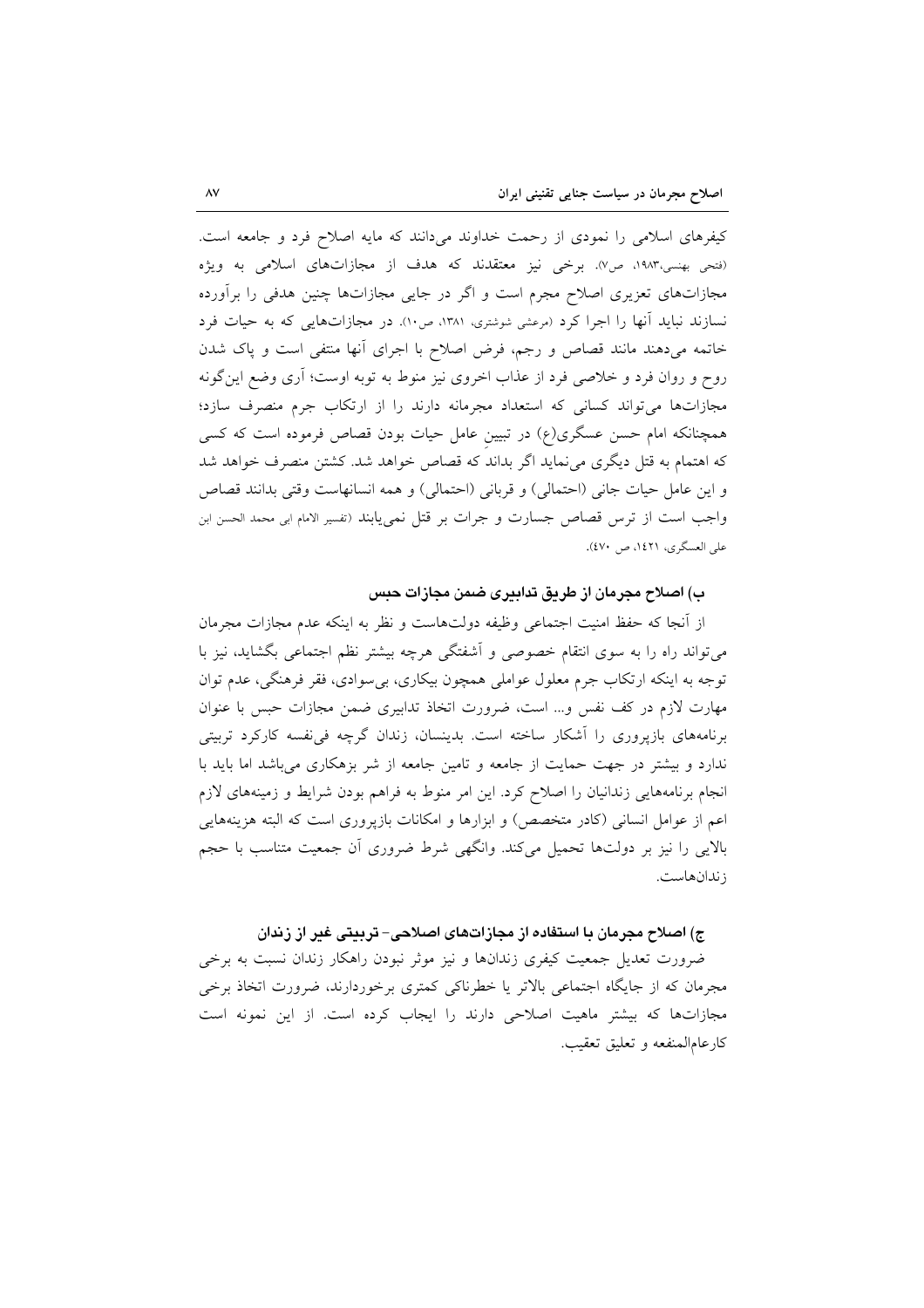## د) اصلاح مجرمان از طریق روشهای غیر کیفری

بالاخره باید از روش های غیر کیفری اصلاح مجرمان یاد کنیم که می توانند توسط نهادهای غیر قضایی و در قالب اقدامات درمانی، اعم از دارو درمانی، جراحی، روان درمانی، مشاوره، درمان گری اجتماعی و غیره ارائه شوند. طبیعتاً اینگونه اقدامات نمیتوانند بالاجبار به مجرم تحمیل شوند زیرا اساساً اثر بخشی برخی از آنها منوط به حضور و مشارکت آزادانه مجرمان است و برخی دیگر نیز مانند جراحی درمانی باید ضرورتا با رضایت مجرمان باشد. استفاده از این روشها، ممکن است با حکم دادگاه باشد، که در این صورت مصداقی از اقدامات تامینی و تربیتی و درمانی خواهد بود و ممکن است با ارشاد و راهنمایی مامورین انتظامی، جمعیتها و انجمنهای خیریه و مددکار اجتماعی و فعالیت وزارتخانههای دولتی باشد که در این صورت اساساً ماهیتی مدنی و اجتماعی به روش۵مای یاد شده می بخشد. از این نمونه است آنچه امروزه توسط Narcotic anonymous) NA) انجمن معتادان گمنام و Alcoholics Anonymous) AA) انجمن الکلیهای گمنام در بسیاری از کشورها و نیز کشور ما در خدمت به درمان معتادان انجام مي گير د.

راهبردهای یاد شده، اگر منافاتی با موازین اسلامی نداشته باشد، که عمدتاً نیز چنین است، در سیاست جنایی اسلام نیز پذیرفتنی است ولی توجه به این راهبردها و روشها نباید ما را از روشهای خاصی که در متون اسلامی برای اصلاح مجرمان ارایه شده است و عمیقاً متأثر از فرهنگ اسلامی است بی نصیب می ساز د.

## ه– نمونههایی از روشهای اصلاح مجرمان در متون اسلامی

با مراجعه به متون اسلامی قرآن و روایات می توان روشهای گوناگونی را در مورد اصلاح مجرمان می توان ملاحظه کرد. این روشها عمیقا مبتنی بر فرهنگ و ارزشهای اسلامی هستند ولی متاسفانه تاکنون کمتر تلاشی در جهت استخراج، طبقهبندی و تحلیل این روش ها ارایه نشده است. اساساً فقه جزائي بيشتر كيفري و كمتر با نگاه پيشگيرانه و اصلاحي پردازش شده است. به نظر می رسد که نگرش نظاممند و همه جانبه به آموزههای اسلامی در تدوین سیاست جنایی اسلام ضرورت وافر دارد. در این صورت، گزارههایی که در ابواب غیر کیفری فقه، مانند عبادات آمده است نیز در تدوین نوع نظام مواجهه مطلوب اسلام با جرم مورد توجه قرار خواهد گرفت. مثلاً از جمله روش۵ای اصلاح مجرمان در متون اسلامی «نماز درمانی» است. به صراحت قرآن نماز بازدارنده از فحشاء و منكرات است. *ان الصلاهٔ تنهی عن الفحشاء و* ا**لمنکر**. (عنکبوت۵٪). اطلاق آیه شامل بازدارندگی پیش و پس از ارتکاب جرم می شود. پیامبر اکرم(ص) نماز را به چشمهٔ آب پاکی تشبیه میکند که انسان روزانه پنج نوبت خود را در آن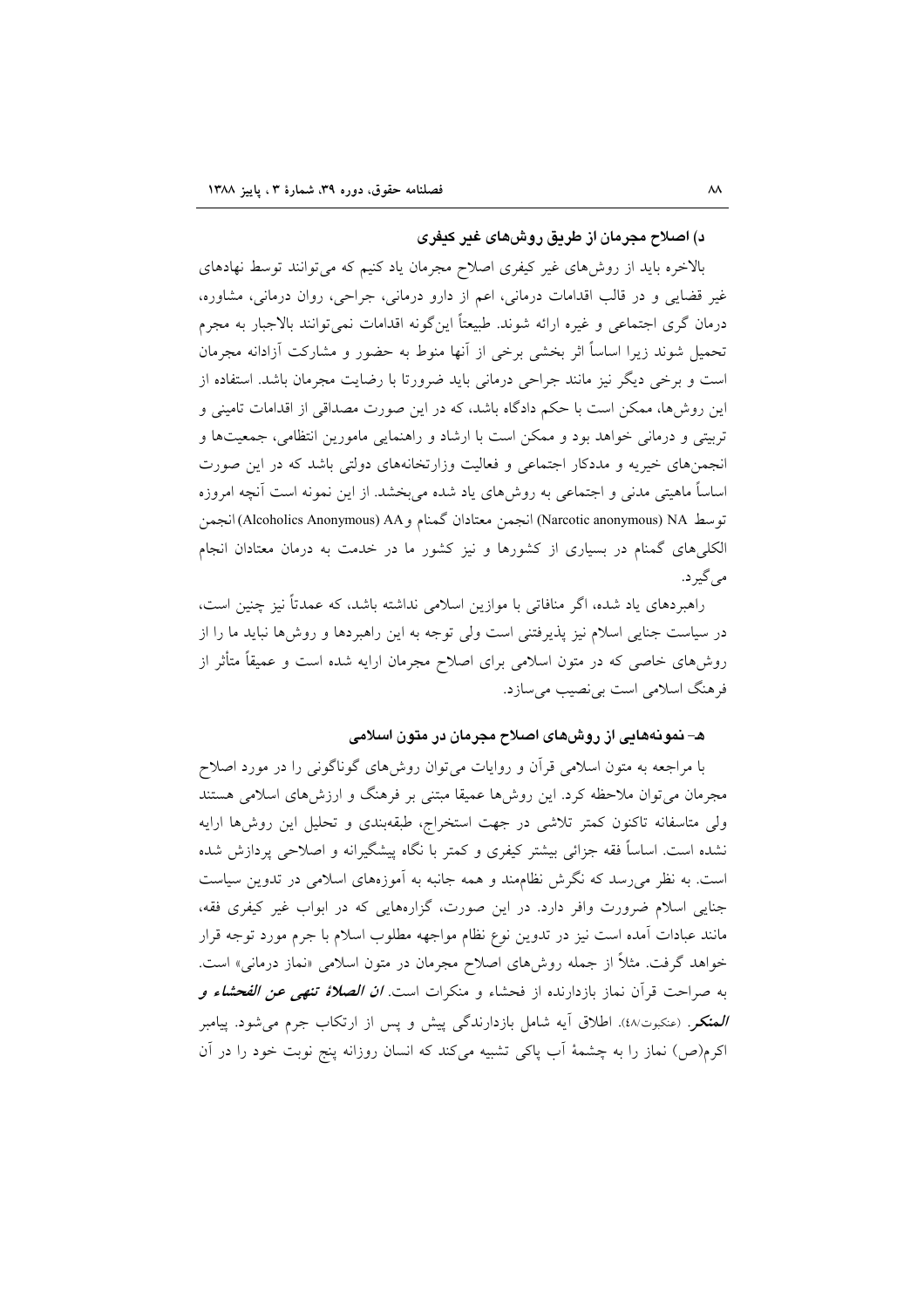شستشو می دهد و از گناهان و جرایم پاک می کند (شیروانی، ۱۳۸٤، خطبه ۱۹۹). از این رو، مداومت بر نماز و ترغیب مجرمان به این عمل عبادی، یک روش اصلاحی به شمار می آید و اتفاقاً در متون فقهی نمونههایی بیان شده است که حکایت از استفاده پیامبر(ص) از این روش در اصلاح مجرمان دارد. صاحب تفسیر مجمع البیان حدیثی از جابر نقل میکند به این بیان که به پیامبر(ص) گفته شد فلانی روزها نماز می خواند و شبها سرقت می کند، حضرت فرمود نمازش او را از کار زشتش باز میدارد (طبرسی، ۱٤۰۸، ص ۲۸۵). براساس روایتی که بسیاری از محدثان اهل سنت از جمله مسلم، نسائی و ابوداود نقل کردهاند و أن را صحیح میدانند مردی نزد پیامبر(ص) آمد و گفت که زنی را در باغی یافتهام و با او کارهایی مانند بوسیدن و در بغل گرفتن انجام دادهام، اما با او آمیزش نکردهام، اکنون هر کاری می خواهی با من انجام بده. پیامبر(ص) این آیه را بر او خواند که *«واقم الصلاهٔ طرفی النهار و زلفا من اللیل ان الحسنات یذهبن السیئات*: (هود/٤) در دو طرف روز و یارهای از شب نماز را به یادار، زیرا نیکی ها، بدیها را میزداید». احادیث بسیار در این زمینه وجود دارد. نیز از جمله راهکارهای اصلاحی مجرمان در اسلام «شفاعت» است که یای بزرگان و صلحاء جامعه را در مراقبت و نظارت بر رفتارهای مجرم– که به شفاعت شفیع از مجازات او صرف نظر میشود– فراهم میآورد و موجب اصلاح رفتار او می گردد (حسینی، ۱۳۸٤، ص٢٤٥) حال آیا می توان از اینگونه روشها چشم يو شيد؟!

## مبحث دوم. رویکرد قانونگذار ایران به اصلاح مجرمان

قانونگذار ایران در قوانین و مقررات خود، به اصلاح مجرمان توجه ویژهای داشته است. با وجود اين كاستي هايي نيز وجود دارد. در اين مبحث نقاط قوت و ضعف قوانين ايران در سه گفتار قانون اساسی (الف)، قوانین جزایی عادی (ب) و مقررات غیر جزایی (ج) مورد بحث و بررسي قرار خواهيم داد.

#### گفتار اول: قانون اساسی

پیشگیری از جرم و اصلاح و تربیت مجرمان مورد توجه تدوین کنندگان قانون اساسی جمهوری اسلامی ایران بوده است؛ این امر از سویی به دلیل آشنایی آنها با تحولات و پیشرفتهای جرمشناسی و سیاستها و رهنمودهای سازمان ملل متحد که مصوبات أن در کنگرههای پنج سالانه اَن سازمان ارایه شده، و از سوی دیگر به سبب شناخت عمیق تدوین کنندگان قانون اساسی از اهداف و مقاصد شارع و آموزههای شرع مقدس اسلام به ویژه در زمينه مواجههٔ موثر با جرم بوده است.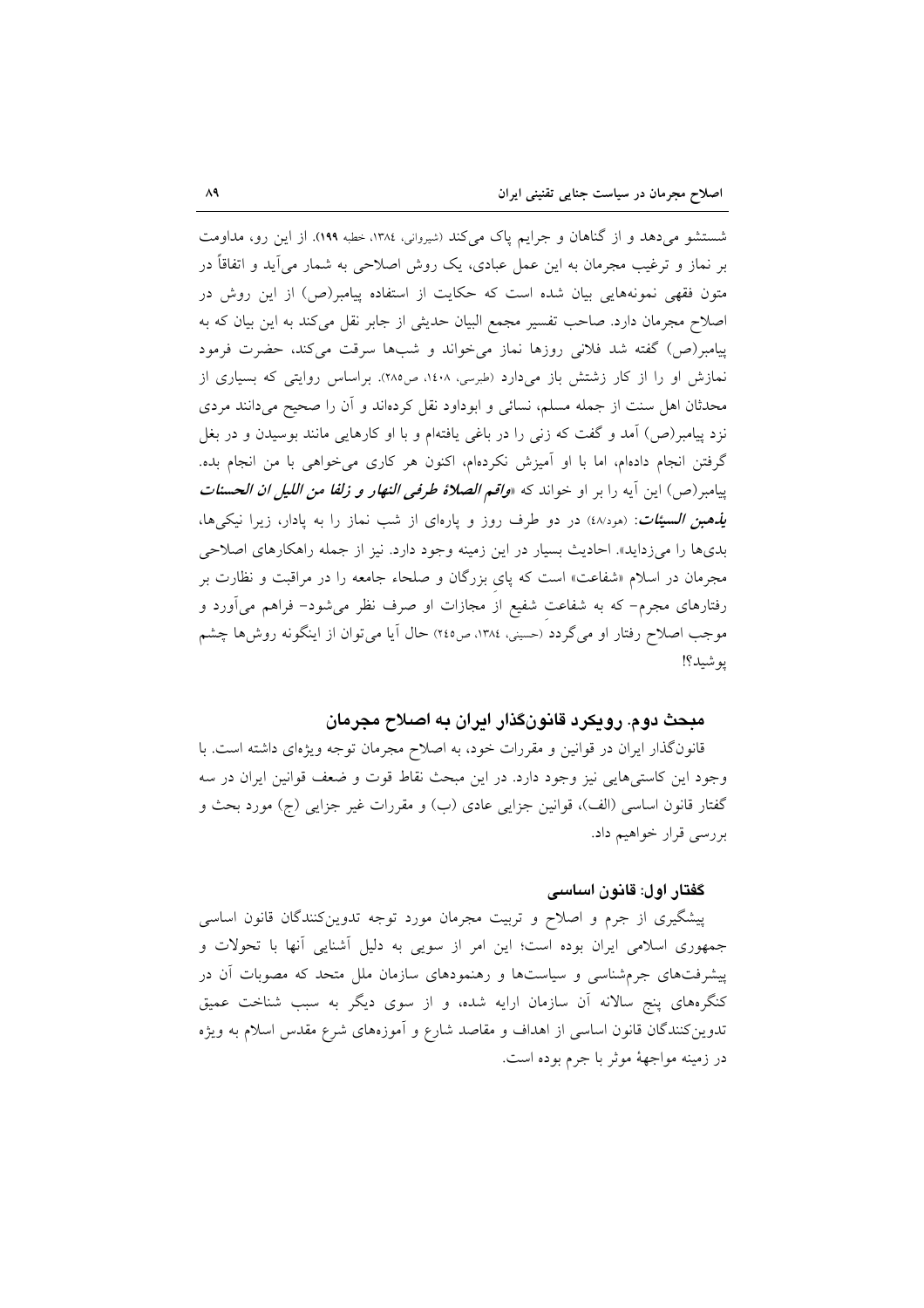گرچه صریحترین اصل قانون اساسی در زمینه اصلاح مجرمان اصل یکصد و پنجاه و ششم قانون اساسی است ولی با توجه به اینکه پیشگیری از جرم در معنای موسع خود در بردارنده اصلاح مجرمان نیز هست (پیشگیری از تکرار جرم)، اصول بیشتری در قانون اساسی می توان یافت که بر اصلاح مجرمان دلالت دارد. مثلا در اصل سوم قانون اساسی مواردی همچون ایجاد محیط مساعد برای رشد فضایل اخلاقی بر اساس ایمان و تقوی و مبارزه با کلیه مظاهر فساد و تباهی، بالا بردن آگاهی عمومی در همه زمینهها با استفاده صحیح از مطبوعات و رسانههای گروهی و وسایل دیگر، پیریزی اقتصاد صحیح و عادلانه بر طبق ضوابط اسلامی به عنوان وظایف اساسی دولت آمده است. در اصل هشتم امر به معروف و نهی از منکر مورد پذیرش قرار گرفته است که به لحاظ ماهیت امر به معروف و نهی از منکر از حیث قلمرو و گستره و شیوههای آن، می توان به عنوان نوعی مکانیزم اصلاحی به آن نگریست. برخی پژوهشگران از امر به معروف و نهى از منكر به عنوان نظام كنترلى غير رسمي و اصلاحي اسلام ياد مى كنند (طالبان. ۱۳۷۲). در اصل بیست و یکم ایجاد زمینههای مساعد برای رشد شخصیت زن و احیای حقوق مادی و معنوی او، حمایت از کودکان بی سرپرست، ایجاد بیمه خاص بیوگان و زنان بی سرپرست از شاخصهای نظام جمهوری اسلامی است که در صورت تحقق یافتن مفاد این اصول بسیاری از زمینههای جرمزا را کاهش می یابد.

صریحترین و البته بحث انگیزترین اصل قانون اساسی در زمینه پیشگیری و اصلاح و تربیت مجرمان، اصل *یکصد و پنجاه و ششم است که* تبیین کننده وظایف خاص قوه قضاییه است. در بند چهارم این اصل، «کشف جرم *و تعقیب و مجازات و تعزیر مجرمین و اجرای* حدود و مقرارت مدون جزای<sub>دی</sub> اسلام» و در بند پنجم «*قدام مناسب برای پیشگیری از وقوع جرم و اصلاح مجرمین*» به عنوان دو وظیفه مهم قوه قضائیه بیان شده است. آنچه در مورد این اصل مطرح است این که آیا منظور از «پیشگیری» در بند پنجم پیشگیری کیفری است یا پیشگیری غیر کیفری یا ناظر به هر دو نوع پیشگیری است؟ ممکن است گفته شود که قسمت دوم بند پنجم این اصل یعنی «اصلاح مجرمان» به معنای پیشگیری از تکرار جرم از طریق اجرای محدودیتهای کیفری است که ناظر به آزادی رفت و آمد و یا ناظر به حقوق بزهکار (سلب و محدود کردن حقوق اجتماعی و مدنی) می باشد (نجفی ابرندآبادی، ۱۳۸۲، ص ۱۲).

به نظر میرسد که چنین برداشتی صحیح نباشد و مفاد بند چهارم اصل یکصد و پنجاه و ششم با آنچه در بند پنجم همین اصل آمده است، متفاوت از یکدیگر میباشد. توضیح اینکه هدف از کشف و تعقیب و مجازات و تعزیر مجرمین و اجرای حدود و مقرارت مدون جزایی اسلام در نهایت چیزی جز پیشگیری از جرم نیست؛ و اّنچه در بند چهارم اّمده است ناظر به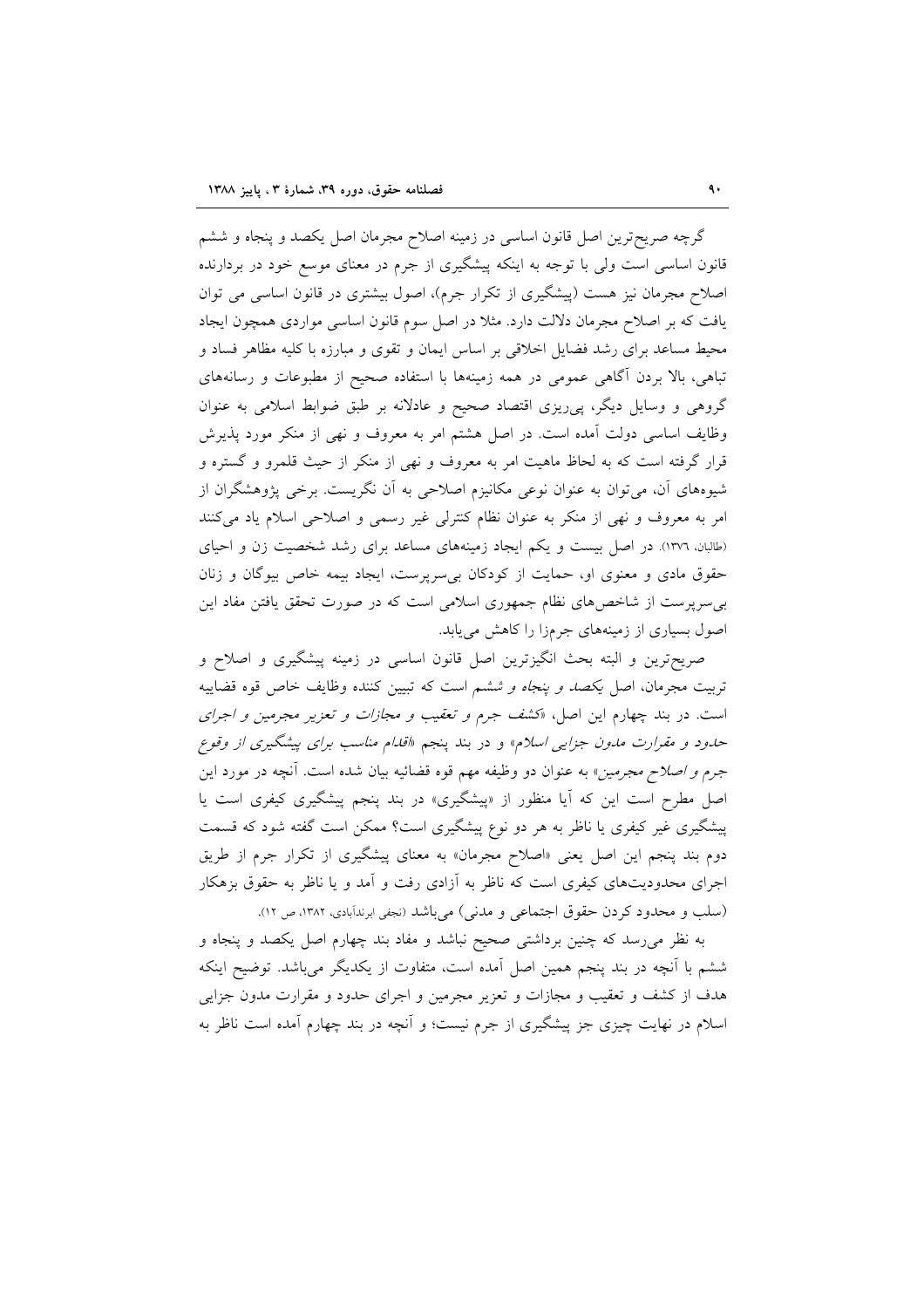پیشگیری کیفری می باشد و تکرار آن با توجه به انتظاری که از ادبیات نگارشی قانون اساسی مي رود، پسنديده نيست.

ممکن است مراد از پیشگیری در بند پنجم به قرینه «اصلاح مجرمین»، پیشگیری نوع سوم (براساس مدل پزشکی) باشد، یعنی از دیدگاه تدوینکنندگان قانون اساسی، وظیفه قوه قضاییه با صرف اجرای کیفر پایان نمیپذیرد، بلکه باید اقداماتی را در جهت بازپروری مجرمین و اصلاح آنها در جهت بازگشت به زندگی عادی ترتیب دهد؛ طبیعتاً این بند شامل آن دسته از بزهکارانی که به هر دلیل متحمل مجازات نمی شوند نیز میگردد؛ از اینرو تدابیری که برای مجانین، صغار، مختل المشاعرها وضع می شود در راستای همین بند تفسیر می شود. این تفسیر، گرچه وظایف قوه قضائیه را محدودتر میکند و به همین دلیل تضمین بیشتری برای محقق شدن وظایف قانونی آن فراهم میآورد، اما مورد پسند بسیاری از گردانندگان دستگاه قضایی نيست؛ وانگهى با اطلاق كلمه «پيشگيرى» به كار رفته در اين بند همخواني ندارد، بويژه كه مشاجرات و مباحثات موجود درباره معنا و مفهوم این بند، حکایت از أن دارد که چنین معنایی كمتر به اذهان خوانندگان متبادر شده است.

سومین معنای احتمالی آن است که پیشگیری به معنای عام آن مد نظر قانونگذار باشد؛ در این صورت اشکالاتی رخ می نماید که برخی از آنها با دیگر اصول قانون اساسی و برخی با امکانات و اختیارات دستگاه قضایی همخوانی ندارد؛ توضیح اینکه پیشگیری به معنای عام کلمه وظایف یک دستگاه نیست بلکه وظیفه هر یک از قوای کشور است و واگذار نمودن آن وظایف به دستگاه قضایی به نوعی با وظایف دستگاههای دیگر – که دارای امکانات و ابزارهای لازم برای نیل به این مهم میباشند– تداخل دارد؛ وانگهی موجب افزایش بیش از توان مورد انتظار وظایف دستگاه قضایی میگردد. تجربههای کشورهای دیگر مثل فرانسه نیز نشان میدهد که پیشگیری عمومی از جرم بر عهده عالیترین مقام کشور است که کمیته ای متشکل از وزراء ذي ربط و نمايندگان ديگر قوا، زير نظر عاليترين مقام رسمي كشور كار طراحي و برنامه ریزی را بر عهده دارند. به همین دلیل آنچه از این اصل (١٥٦) استفاده میشود پیشگیری به مفهوم عام و گسترده آن نیست؛ راستی دستگاهی که خود به خوبی از عهده وظایف خاص خویش (مذکور در بند چهارم) به هر دلیل، خواه کمبود منابع و خواه نبود نیروهای انسانی و یا علل و دلایل دیگر عاجز است، چگونه میتواند از عهده وظیفه خطیر پیشگیری از جرم- به معنای عام کلمه– برآید؟! در مقام حل این مشکل، برخی بند پنجم اصل یکصد و پنجاه و ششم را این گونه تفسیر کردهاند که مقصود از واگذاری پیشگیری به قوه قضاییه، تنها تولی و سرپرستی این مهم است و نه اجرای (طاهایی نژاد،۱۳۸۰، ص۱۱۰) آن؛ مجری پیشگیری از جرم، هر یک از دستگاهها و قوای مربوطاند، اما متولی برنامهریزی و طراحی این مهم، دستگاه قضایی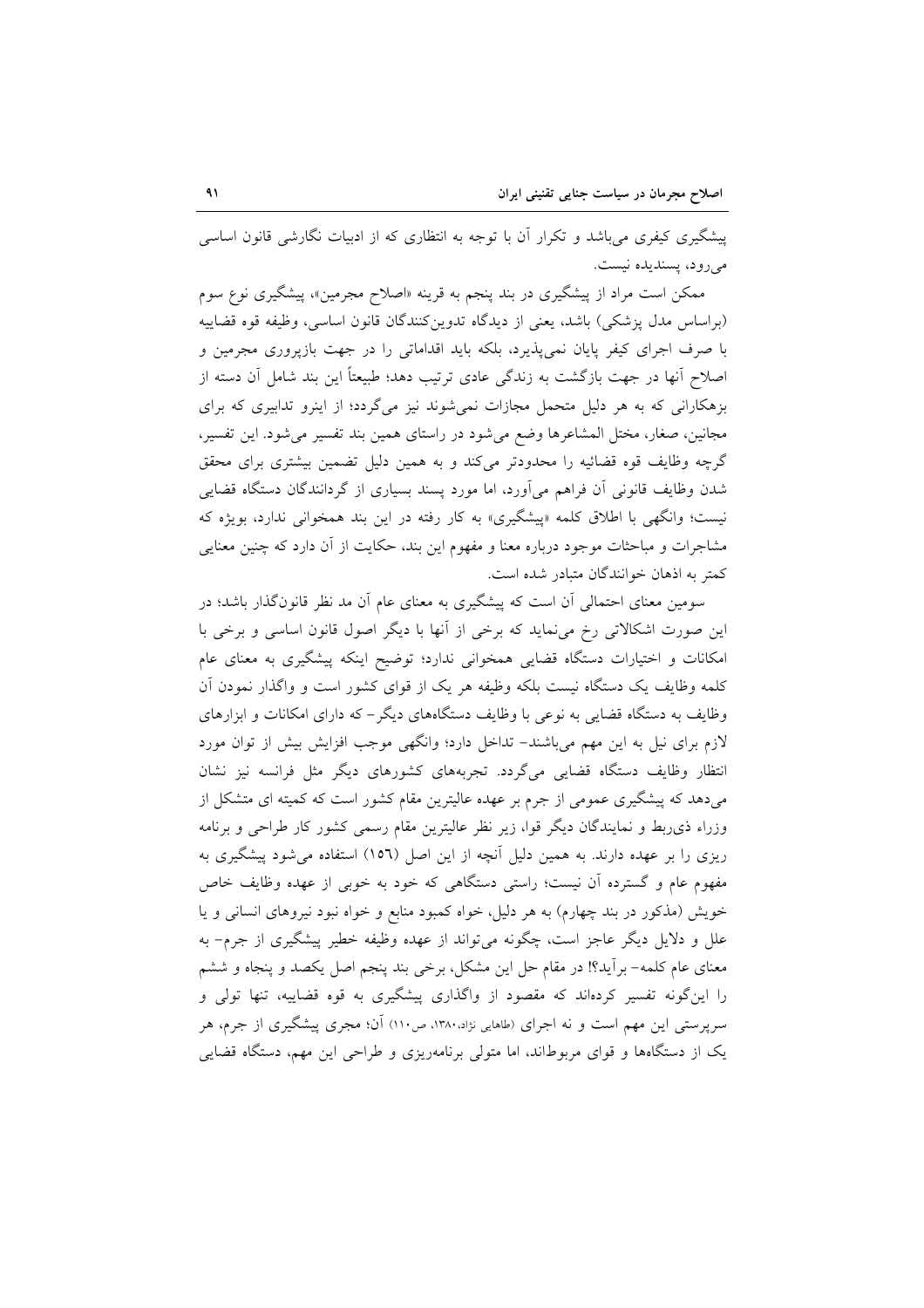می باشد که مستقیما با جرم و رفتارهای مجرمانه سر و کار دارد. براساس این تفسیر است که هم اکنون کمیسیون یا کمیته پیشگیری از جرم در قوه قضاییه متشکل از نهادها و وزرای ذی٫بط تشکیل شده و لایحه پیشگیری از جرم تهیه گشته و به دولت جهت بررسی و ارسال به مجلس جهت تصويب داده شده است.

به اعتقاد نگارنده گرچه این تفسیر به نوعی اشکالات پیشین را تا حدی مرتفع می سازد، ولی اهمیت مساله پیشگیری از جرم و تحقق عملی اَن چنین تفسیری را بر نمیٍتابد و دست کم رویکرد دیگری را طلب میکند. پیشگیری از جرم نیازمند سیاستها و راهبردهایی عام و خاص است که گذشته از هر یک از قوای نظام، دستگاههای فرعی و کوچک نیز باید درگیر این مهم باشند. پیشگیری از جرم یک مساله فرابخشی و نیز بخشی است و باید زیر نظر عالی ترین مقام رسمی کشور اداره گردد. درگیر ساختن قوه قضاییه در این مهم، بیش از استعداد خود، ذبح کردن پیشگیری از جرم و بی اثر ساختن آن است.

در خصوص اصلاح مجرمین نیز همین بحث وجود دارد، چه اگر منظور اصلاح توسط كيفرها و اقدامات تاميني و تربيتي باشد، اين امرى است برعهده قوه قضاييه ولي مفاد آن چيزى جز بند چهارم نیست، و اگر مقصود بهسازی اخلاقی و تربیتی مجرم با شیوههای غیرکیفری باشد، امری نیست که دستگاه قضایی از عهده آن برآید، مگر اینکه قوه قضاییه را متولی اینگونه امور بدانيم و نه مجري آن، و البته پذيرش تولي گري قوه قضاييه در اين خصوص، چندان آسان نيست!

## گفتار دوم: در قوانین و مقررات عادی کیفری

در قوانین عادی اعم از شکلی و ماهوی و نیز آییننامههای ناظر به قوانین عادی، می توان روشها و راهبردهای اصلاح مجرمان را ملاحظه کرد.

میزان توجه قانونگذار کیفری به اصلاح و تربیت مجرمان را میتوان در شاخصهها و ملاکهایی جویا شد که از جمله آنها می توان به استفاده کمتر از مجازاتهای ترهیبی و رویکرد بیشتر به مجازاتهای اصلاحی، استفاده بیشتر از تدابیر تربیتی و درمانی، استفاده هر چه بیشتر از راهکار فردی کردن مجازات، اعطاء اختیارات بیشتر به قضات در جهت عفو و اصلاح مجرمان اشاره کرد. در ادامه مواردی از راهکارهای اصلاحی مندرج در قوانین عادی جزایی ایران را مورد بحث قرار خواهیم داد. این راهبردها و روشها را میتوان به دو دستهٔ الف) راهبردها و روشهای اسلامی (تصریح شده در متون دینی) مانند توبه و ب) راهبردها و روش۵ای مبتنی بر یافتههای بشری غیر مغایر با اَموزههای دینی مانند اَزادی مشروط، تعلیق تعقيب و… تقسيم كرد.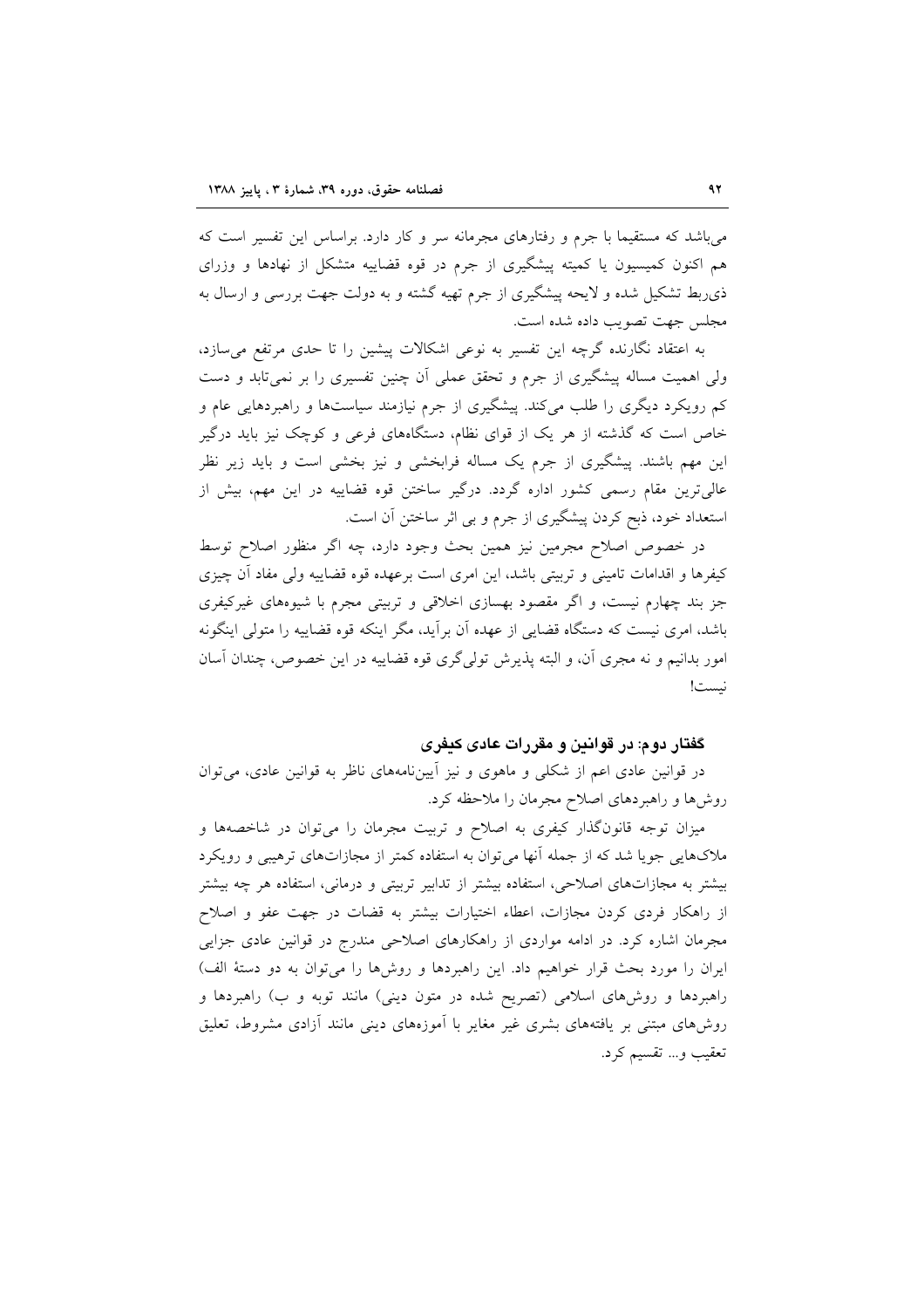## الف) راهبردهای اصلاحی برگرفته شده از متون دینی

همچنان که پیش از این بیان شد در متون اسلامی، اعم از قرآن و روایات، راهبردها و روشهای فراوانی برای اصلاح مجرمان ارائه شده است. متاسفانه قانونگذار جزایی ایران کمترین استفاده را از راهبردها و روشهای اصلاحی- تربیتی مصرح در متون اسلامی برده است که در این میان عمدهترین آنها توبه است. این در حالی است که راهکارهایی همچون شفاعت، احسان درمانی، مثبت درمانی و نماز درمانی هیچ جایگاهی در قوانین جزایی ایران ندار د.

الف/1) توبه: از جمله نهادها و راهکارهای اصلاح مجرمان مصرح در متون اسلامی، توبه است که آثار و پیامدهای تربیتی بسیار مهمیدارد که مورد توجه قانونگذار کیفری ایران نیز قرار گرفته است. باید توجه داشت که توبه با عفو متفاوت است؛ هرچند از جمله موجبات عفو مجرم، توبه او میباشد ولی ماهیت نهاد توبه با نسبت به عفو متفاوت است: توبه مجرم در مواردی از موجبات معافیت [الزامی] از مجازات و در مواردی از جمله اسباب [اختیاری] عفو اوست. به بیان دیگر رابطه میان عفو و توبه رابطه عموم و خصوص من وجه است، یعنی در مواردی توبه موجب عفو است و در مواردی ممکن است عفو مجرم بدون توبه او صورت گیرد و در مواردی توبه مجرم حتی موجب عفو او نیز نمیباشد. مثلاً طبق ماده ۱۸۱ قانون مجازات اسلامی، هر گاه کسی که شراب خورده است، قبل از اقامه شهادت، توبه نماید، حد از او ساقط می شود ولی توبه بعد از اقامه شهادت موجب سقوط مجازات نیست.

با توجه به قوانین مجازات اسلامی ۱۳۷۰، تاثیر توبه در سقوط مجازات برحسب نوع جرایم متفاوت است و می توان آن را در سه مورد زیر بیان کرد:

الف) توبهای که مجازات حدی را ساقط می کند.

ب) توبهای که به قاضی اختیار می دهد تا تقاضای عفو مجرم را از ولی امر بنماید.

ج) توبهای که تنها اثر آن سقوط کیفر اخروی مجرم است و نزدیک کننده مجرم به خداوند متعال میباشد هیچ اثری نسبت به کیفر دنیوی ندارد.

البته در خصوص اینکه آیا توبه فقط در محدوده مجازاتهای حدی، جاری است یا شامل مجازاتهای تعزیری و بازدارنده نیز می شود، اختلاف نظر وجود دارد که ریشه آن به تفاوت دیدگاههای فقهی باز میگردد. بر مبنای نصوص قانونی نقش توبه در سقوط مجازاتهای جرایم تعزیری و بازدارنده به موارد خاصی محدود میشود که عبارتند از مواد: ٥٠٨، ٥٠٩، ٥١٢، ٥١٨، ٥١٩ و ٥٢٠ قانون مجازات اسلامي. اما در جرايم ديگر، قانونگذار هيچ بحثي از توبه به میان نیاورده است و به سکوت برگزار کرده است، می توان این سکوت قانون گذار را با اینکه در مقام بیان بوده است دلالت بر عدم رضایت او به سقوط مجازات در اثر توبه دانست؛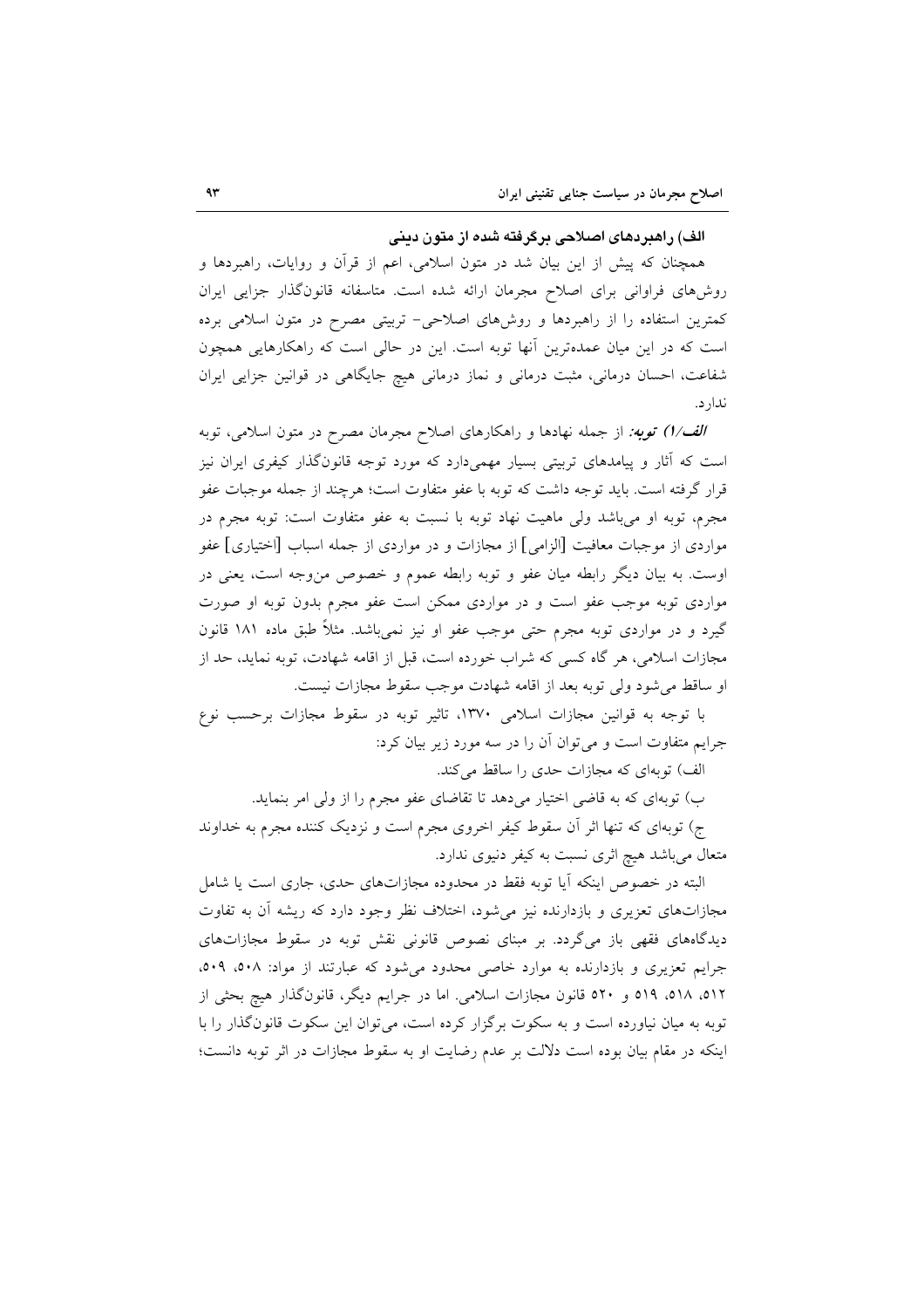ولي بايد توجه داشت كه برخي از جرايم تعزيري و بازدارنده به لحاظ شدت و اهميت جرم در مرتبهای بسیار پایینتر از جرایم یاد شده هستند و به لحاظ منطقی صحیح نیست که قانونگذار احراز توبه در جرایم یاد شده را که جرایمی نسبتاً مهم و سنگین هستند موجب سقوط مجازات بداند ولی در سایر جرایم نداند. بهتر است قانونگذار باب تحول و تغییر اختیاری مجرم را در همه جرایم را به جز جرایمی که از نصوص شرعی عدم سقوط مجازات آنها با وجود توبه قابل استفاده است بازگذارد و این فرصت رحمانی را از خطاکاران دریع ننماىد.

احراز توبه، امری است بر عهده قاضی که با توجه به رفتارها و طرز سلوک مجرم پس از جرم انجام میپذیرد. دو نکته بسیار مهم در اینجا وجود دارد؛ نخست اینکه از آنجا که شخصیت و طرز تفکر و نگرش قاضی در این مساله محوریت دارد، باید کوشید تا از قضاتی که هیچ اعتقادی به اصلاح و تربیت مجرمان ندارند و به سختی تحول اخلاقی مجرمان را باور می کنند و نگرش منفی و نادرست به مجرمان دارند، در دستگاه قضایی کمتر استفاده شود؛ از سوی دیگر باید مجرمان را از حق توبه و تاثیری که این مهم میتواند در زندگی آنها داشته باشد و نیز پیامدهای حقوقی آن آگاه کرد. در متون اسلامی از این امر به «وجوب توبه دادن مجرم» تعبير مي شود و فقها أن را بر قاضي واجب مي دانند (الموسوى الخميني، ١٤٠٤، ص٤٩٣) كه متاسفانه این امر در قوانین شکلی و ماهوی ایران انعکاسی نیافته است.

به هر حال، به نظر می رسد که قانونگذار کیفری، چه در مقررات ماهوی و چه در مقررات شکلی توجه بایسته را به نهاد توبه نکرده است و کاستیهای فراوان در این زمینه وجود دارد؛ به ویژه از حیث مقررات شکلی باید راهکارهایی در سیستم قضایی تعبیه شود که مجرم را به توبه و ندامت فرا خواند؛ تشکیل اداره یا واحد توبه و اصلاح در این راستا میتواند کارگشایی فراوان داشته باشد؛ مخاطبان این واحد، از سویی متهمانی هستند که هنوز در محضر قاضی جرم آنها اثبات نشده است گرچه دلایل و مدارکی بر مجرمیت آنها در نزد بازرسان و قضات تحقیق ممکن است وجود داشته باشد؛ از سوی دیگر، متهمانی که جرم أنها نزد قاضی مطرح شده ولی هنوز مراحل رسیدگی در حال انجام است و نیز مجرمانی که جرم آنها با دلایل حقوقي قابل قبول به اثبات رسيده است مخاطبان اين واحد مي باشند كه بايد به تناسب هر يك از روش۵ای متناسب استفاده جست. نکتهٔ بسیار مهم که باید مد نظر باشد حفظ اختیار و آزادی مخاطبان در فرایند توبه دادن است؛ چه اساساً توبه اجباری مفهومی پارادوکسیکال و تناقض آميز است.

الف/٢) نفي مسئوليت كيفري اطفال و يذيرش رويكرد اصلاحي و تربيني در مواجهه با **بز***هکاری اطفال بزهکار* **از جمله شاخصههای اهتمام قانونگذاران به اصلاح مجرمان**، پذیرش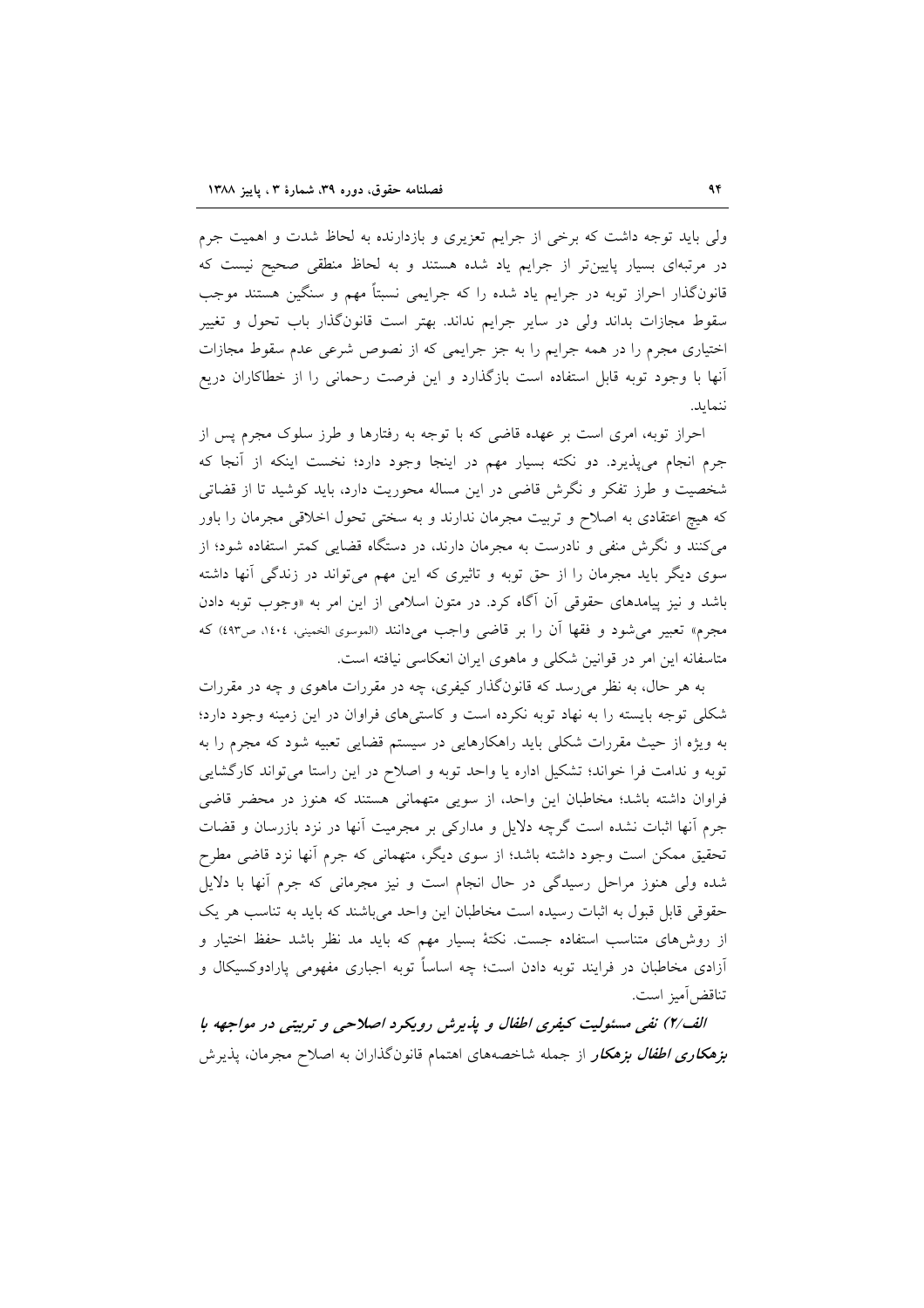رویکرد اصلاحی در مواجهه با اطفال بزهکار است، که خود بخشی قابل توجه از جامعه بزهکاران هر کشور را تشکیل میدهد. ضرورت پذیرش چنین رویکردی، افزون بر اینکه اساسا اطفال فاقد مبانی مسئولیت کیفری میباشند، به عواقب پیامدهای بسیار سوء رویکرد کیفری و نقش خطیر تربیت صحیح در دوران رشد و پرورش کودکی و نوجوانی باز میگردد؛ اتخاذ رویکرد کیفری گذشته از آنکه با وضعیت جسمی و روحی و روانی کودکان سازگاری ندارد، موجبات تنشهای روحی و روانی، عقدهها و ناکامیها، آشنا شدن هر چه بیشتر با شگردهای بزهکاری در اثر معاشرت با سایر بزهکاران نوجوان با توجه به گرایش غالب آنان به همسالان، گسستگی از جامعه و بزرگسالان و... میشود. قانونگذار کیفری ایران در این موضوع، به تبع شرع، از نفي مسئوليت كيفرى اطفال بزهكار وضرورت تربيت أنان تبعيت نموده است (ماده ٤٩ قانون مجازات اسلامي ١٣٧٠). گرچه در مواردي، و در تضاد و تغاير با این ماده، به صورت استثناء بر قاعده و در موارد مهم نوعی واکنش تعزیری را برای کودکان بزهکار در پارهای از جرایم پذیرفته است (مثلاً مواد ۱۱۲ و ۱۱۳ قانون مجازات اسلامی). نکتهای که رویکرد تربیتی قانونگذار کنونی ایران در مواجهه با کودکان بزهکار را تحتالشعاع قرار میدهد این است که قانونگذار در پذیرش تنبیه بدنی به عنوان یک شیوه تربیتی از معیار روشن و واضحی استفاده نکرده است و همین امر زمینه را برای کودک أزاری برخی والدین و مربیان فراهم ساخته است. در تبصره ۲ ماده ٤٩ آمده است: «هرگاه برای تربیت اطفال بزهکار تنبیه بدنی اّنان ضرورت پیدا کند تنبیه بایستی به میزان و مصلحت باشد». اما سؤالی که وجود دارد این است که مصلحت و میزان تنبیه را چگونه میتوان دریافت؟ آیا واگذار کردن این امر به کسانی که غالباً از بینشهای تربیتی کافی بهرهمند نیستند صحیح است؟! این در حالی است که در روایات هم کمیت و هم کیفیت تنبیه برای مخاطبان بیان شده است و هرگز به مانند قانونگذار ما مبهم از کنار این مساله نگذشته است.

## ب) راهبردهای اصلاحی مبتنی بر یافتهها و تجارب بشری

بهره گیری قانونگذار کیفری ایران از برخی یافتهها و تجارب بشری بیشتر از راهبردهای اصلاحی مندرج در متون اسلامی است. با وجود این، راهبردهای اصلاحی موجود بیشتر در قالب استفاده از تدابیر أموزشی و تربیتی ضمن حبس، اقدامات تامینی و تربیتی، أزادی مشروط و تعلیق مراقبتی است که بیشتر در مورد مجازاتهای تعزیری آن هم به اختیار دادگاه میباشد.

ب/ا) ا**ستفاده از زندان به عنوان مجازات اصلاحی**: قویترین توجیه و توصیفی که از رویکرد اصلاحی قانونگذار جزایی ایران میتوان ارائه داد، استفاده از مجازات زندان است که روزگاری به عنوان یک مجازات اصلاحی مطرح بود. وجود بیش از هزار عنوان مجرمانه دارای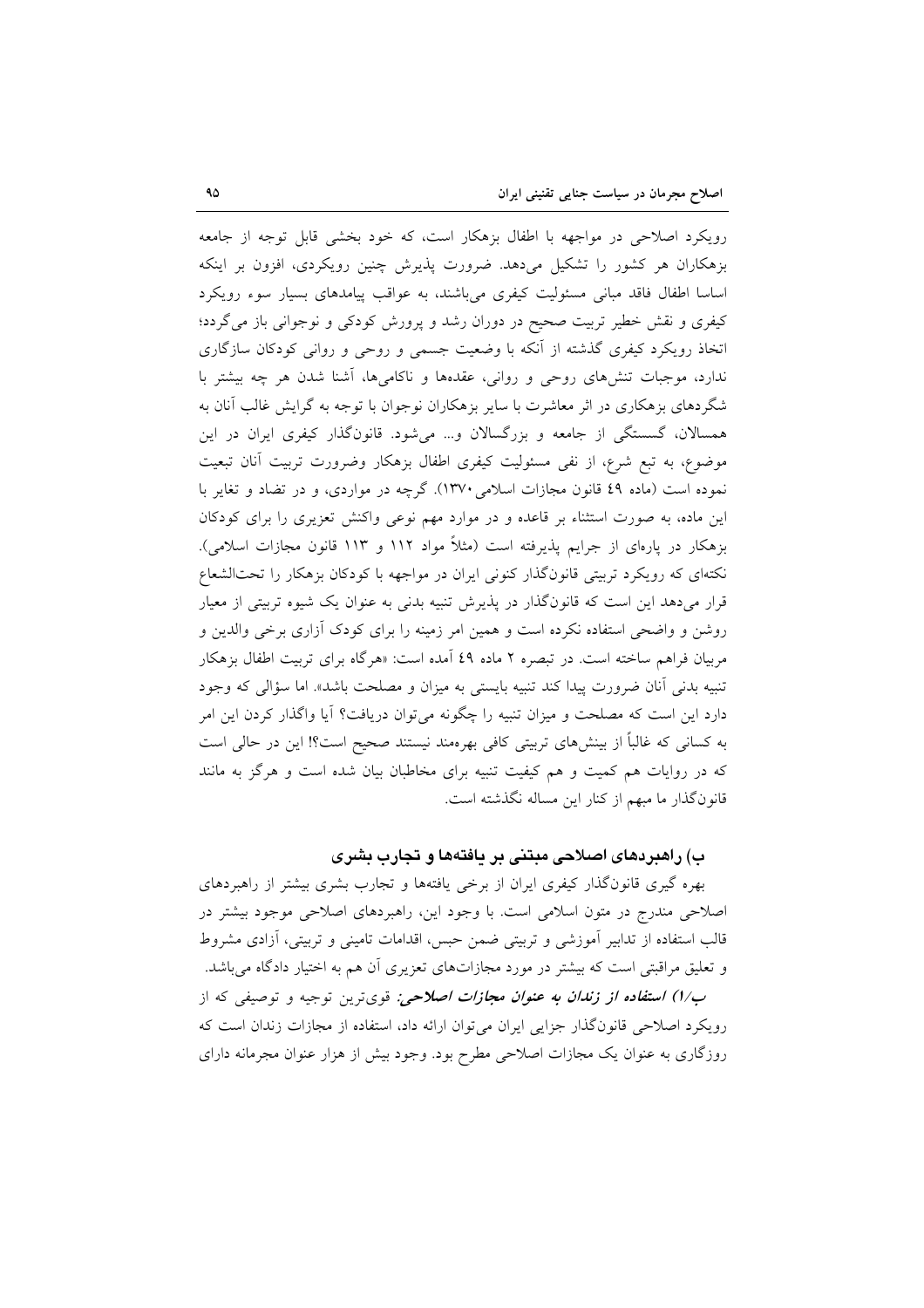مجازات حبس و آیین نامهای با بیش از دویست ماده نشان دهندهٔ توجه ویژه قانونگذار به این راهبرد كهنه اصلاحي است. اين سخن به معناى نفي استفاده از زندان به هيچ وجه نيست؛ طبیعتا زندان برای حفظ امنیت جامعه از ایذاء مجرمین شرور و حرفهای مفید است؛ بخشی از زندانها را نیز میتوان با فراهم ساختن شرایط مساعد برای اصلاح برخی مجرمان مورد استفاده قرار داد که نمونههای آن را در زندانهای قم، مشهد و کرمانشاه می توان سراغ گرفت. اما وقتی حبس به عنوان بیشتر مجازات باشد، حجم جمعیت کیفری زندانها بالا رفته، با توجه به محدود بودن فضا و امکانات، کمتر آییننامهای میتوان فضای چنین زندانی را اصلاحی سازد، اینجاست که زندان بیشتر یک کانون فساد می نماید تا یک مرکز اصلاح و بازپروری.

ب/۲) بهره گیری *از تدابیر و اقدامات تامینی و تربیتی:* توجه به اقدامات و تدابیر تامینی و تربیتی به ویژه اقدامات تامینی با شاخصه بازپروری از جمله شاخصههای مهم اهتمام به اصلاح و درمان مجرمان در سیاست جنایی کشورها است. اینگونه تدابیر و اقدامات نوعی از واکنش جامعه در قبال پدیده بزهکاری است که بیشتر «مجرم مدار» و عمدتا ناظر به مجرمین خطرناک و با هدف بارز پیشگیری از جرم از طریق بازپروری و اصلاح و تربیت یا خنثی سازی و طردکنندگی آنها است.

برناربولک در تعریف این اقدامات می نویسد: «واکنشی است مبنی بر حمایت پیشگیرانه که یکی از دو شکل واکنش اجتماعی علیه جرم محسوب میگردد. این واکنش حمایتی پیشگیرانه متضمن درمان و اصلاح مجرمی (چه مسئول و چه غیر مسئول) است که در حالت خطرناک یعنی حالتی که ارتکاب احتمالی جرایم را توسط او جدی می نماید، به سر میبرد» (بولک، ۱۳۸۲، ص ٧٦). البته چنان نیست که همه کسانی که تعریفی از اقدامات تامینی ارایه کردهاند به جنبه اصلاحی آن توجه داشتهاند، بلکه چه بسا ماهیت بازدارندگی و پیشگیرانه آن مدنظر بوده است (رهامي، ١٣٨١، ص ٢٦ - ٢٢). ماده ١ قانون اقدامات تاميني مصوب ١٢ ارديبهشت ماه ١٣٧٩ نيز رویکرد اخیر را انتخاب کرده است و در تعریف اقدامات تامینی اَورده است «اقدامات تامینی عبارتند از تدابیری که دادگاه برای جلوگیری از تکرار جرم (جنجه و جنایت) در برابر مجرمین خطرناک اتخاذ میکند». در هر حال، اقدامات تامینی و تربیتی به منزله درمانهای غیر کیفری است که در غرب بنیانگذاران مکتب تحققی یا تحصلی آن را وارد سیستم تقنینی کشورهایشان نمودند؛ آنها گرچه در ابتدا بر نفی واکنش سرکوبگرانه و آزارنده، که از آن به مجازات تعبیر می شود، اصرار می ورزیدند و تنها اقدامات تامینی، درمانی و تربیتی را راهکار مواجهه با بزهکاری می(دانستند، اما بالاخره مجازاتها را نیز به عنوان یک واکنش در عرض اقدامات یاد شده پذيرفتند.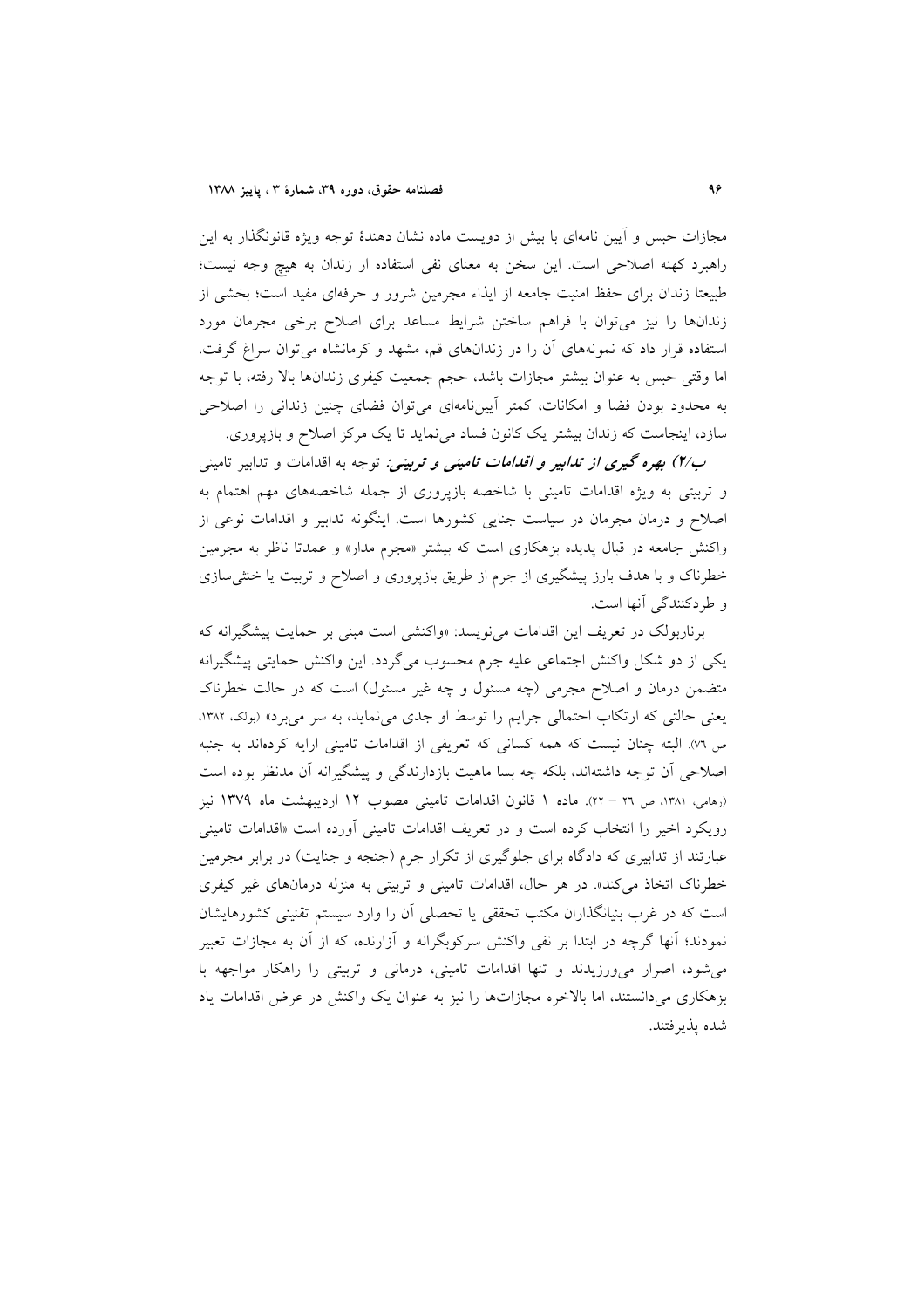در سیستم تقنینی ایران، گرچه در ۱۳۳۹ قانونگذار قانون اقدامات تامینی را به صورت مستقل تصویب کرد اما پیش از آن در ۱۳۰٤ از اقدامات تامینی در ضمن مجازات نام برده بود؛ در قانون مجازات اسلامی ۱۳۷۰ که هم اکنون مبنای عمل است قانونگذار بیش از اقدام تامینی به وضع مجازاتها پرداخته و هرچند واژه اقدامات تامینی را در کنار مجازاتها آورده است (باب دوم قانون مجازات اسلامی و فصل اول). و به همین دلیل، گویا قانونگذار آن را مقولهای جداً میداند ولی هیچ توضیحی از مقصود خود ارایه نکرده است. برخی معتقدند که اساساً اقدامات تامینی و تربیتی در این قانون هیچ مصداقی ندارد (زراعت، ۱۳۸۰، ص۲۹). اگر منظور ایشان این باشد که قانونگذار این اقدامات را تحت عنوان مجازات آورده است، این سخن گرچه نسبت به بیشتر اقدامات تامینی صادق است ولی باید توجه داشت که برخی از اقدامات در این قانون زیر عنوان مجازات قرار نمیگیرند مانند؛ آنچه راجع به کودکان یا مجانین آمده است؛ و اگر مقصود این باشد که اساساً در قانون مجازات اسلامی هیچگونه اقدام تامینی و تربیتی وجود ندارد، این سخن محل تامل است؛ چه اقدامات متعدد در این قانون می توان ملاحظه کرد که هر چند به عنوان مجازات بازدارنده یا تبعی و تکمیلی مطرح شدهاند ولی حقیقتاً اقدامات تامینی و تربیتیاند. به عنوان مثال، می توان از ماده ۱۹، ماده ۲۰ و ماده ٤٩ یاد کرد. البته اینگونه اقدامات در ضمن مجازات و نه به صورت مستقل مورد حکم قرار میگیرند؛ همچنین از مداوای مجرمین می توان سخن گفت که اساسا صبغه کیفری ندارد. در هر حال شکی نیست که دقت نظر لازم در قانوننگاری وجود نداشته است.

حال سؤال اساسی این است که آیا با وجود قانون مجازات اسلامی ۱۳۷۰ (با توجه به عنوان فصل اول آن)، قانون اقدامات تاميني ١٣٣٩ همچنان از اعتبار لازم برخوردار است؟ بايد گفت که به نظر بعید می اید؛ به ویژه در مواردی که تعارضی وجود دارد، این بُعد بیشتر به ذهن خطور می کند. در هر حال، قانون اقدامات تامینی در عمل، قانونی متروک است که چندان مورد استناد دادگاهها قرار نمی گیرد. نتیجه اینکه تدابیر و اقدامات تامینی جایگاهی روشن و مشخص در نظام کیفری کشور ما ندارند. برخی از حقوقدانان علت این امر را ناشناخته بودن عنوان اقدامات تامینی در فقه ما میدانند که باعث شده است قانونگذار همواره در پذیرش این اقدامات تردید داشته باشد (اردبیلی، ممان، ص ۱۷۸). به همین دلیل برخی معتقدند که اساساً این گونه تدابیر در قانون مجازات اسلامی نیامده است گرچه عنوان کلی اقدامات تامینی و تربیتی آمده است (زراعت، همان، ص٢٩). برخی دیگر معتقدند که بخشی از این تدابیر با عنوان مجازات بازدارنده پیش بینی شده است و بخش دیگری در ضمن احکام خاص آمده است (نوربها، ١٣٧٧، صص ٥٥٩ – ٥٥٨). اين ترديدها بدون شک ذهنيت و تصميمات قضات را نيز دستخوش آشفتگی می سازد.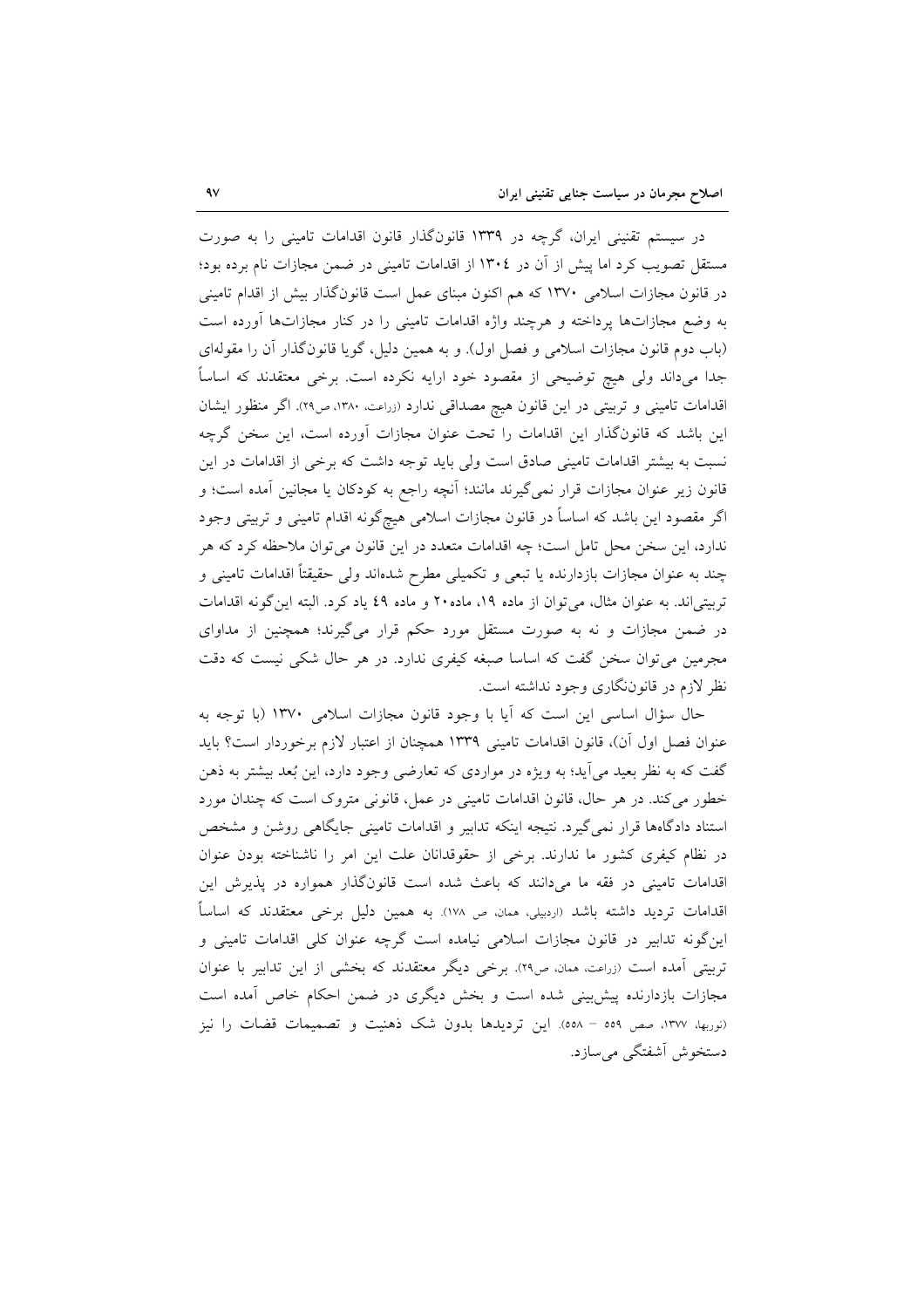با چشم پوشی از مباحث یاد شده، می توان اقدامات و تدابیر تامینی که بیشتر صبغه تربیتی و درمانی دارد را در نظام تقنینی ایران ملاحظه کرد؛ البته علاوه بر آنچه در قانون اقدامات تامینی ۱۳۳۹، و قانون مجازات اسلامی ۱۳۷۵ آمده است؛ تشکیل دادگاههای اطفال و تصویب آییننامههای گوناگونی از جمله آییننامه مهم «پیشگیری از اعتیاد، درمان معتادان به مواد مخدر و حمایت از افراد در معرض خطر اعتیاد» مصوب ١٣٧٧/١١/٢٠، و نیز آیین نامه اجرایی سازمان زندانها، همگی حکایت از تمایل قانونگذار به اصلاح و درمان مجرمان دارد.

ب/٣) آ**زادی مشروط**: از جمله راهکارهای اصلاح مجرمان که از سده نوزدهم بتدریج وارد نظام حقوقی کشورها شد، آزادی مشروط است که به معنای آزادی از زندان و تحت نظارت اجتماع قرار گرفتن مجرم برای مدتی معین و با شرایطی خاص و امکان لغو آن در صورتی است که وی شرایط را نقض کند (آشوری، ۱۳۸۲، ص ۱۱۳). آزادی مشروط اعلام این امر به مجرم است که هر زمان او بتواند دلایل معقول برای اصلاح خویش ارایه کند، مورد بررسی دادگاه قرار خواهد گرفت و در صورت تایید آزاد خواهد شد. امانوئل موتسینوز، از جمله نخستین مدیران زندان که در اروپا این نهاد را پذیرفت و توسعه داد، معتقد است که نگاه داشتن بیش از حد مجرم در زندان، در واقع تحقیر اوست و آزادی او در فرض نمایان شدن اصلاح رفتار وي، نوعي تقويت احساس عزت نفس در مجرم است كه ناديده گرفتن أن موجب ناکامی در تحقق هدف اصلاح مجرم میشود (آشوری، ممان). از سوی دیگر، از طریق این نهاد، می توان بسیاری از زندانیان را از محیط مفسده انگیز زندان دور کرد و این امر گذشته از آنکه ضریب اصلاح بقیه زندانیان را افزایش میدهد، رفتار زندانی را به امید دستیابی به آزادی اصلاح می نماید (شیخالاسلامی، ۱۳۸۲، ص۱۸۰). به همین دلیل، آزادی مشروط، امکان اصلاح محکوم را سريع تر از تصور قاضي فراهم ميأورد. افزون بر اين، اصلاح محكوم را با احتياطها، تضمینها و نوعی نظارت از روز آزادی تا ورود مجدد به جامعه آسان میکند (لواسور، استفانی و بولک؛ ۱۳۷۷، ص ۸۵۸). در واقع، آزادی مشروط به طور بسیار جالب دو مکانیزم شوق و بیم و تشویق و تهدید را با هم در راستای اصلاح مجرم به کار میگیرد؛ تشویق به آزادی در صورت رفتار و تهدید به زندان در صورت بازگشت به رفتارهای مجرمانه. فوائد اصلاحی و تربیتی نهاد آزادی مشروط به حدی است که برخی آن را نه یک امتیاز برای مجرم که یک حق برای او به حساب می آورند و این امر در سیستمهای کیفری نیز نمایان شده است (آشوری، ممان، ص ۱۱۳).

قانونگذار کیفری ایران نیز از نهاد آزادی مشروط برای اصلاح مجرمان بهره جسته است. در قانون مجازات اسلامی، آزادی مشروط تنها برای آن دسته از مجرمانی پذیرفته شده است که برای بار اول مرتکب جرائم تعزیری و یا باز دارنده شده و زندانی شدهاند و نصف مدت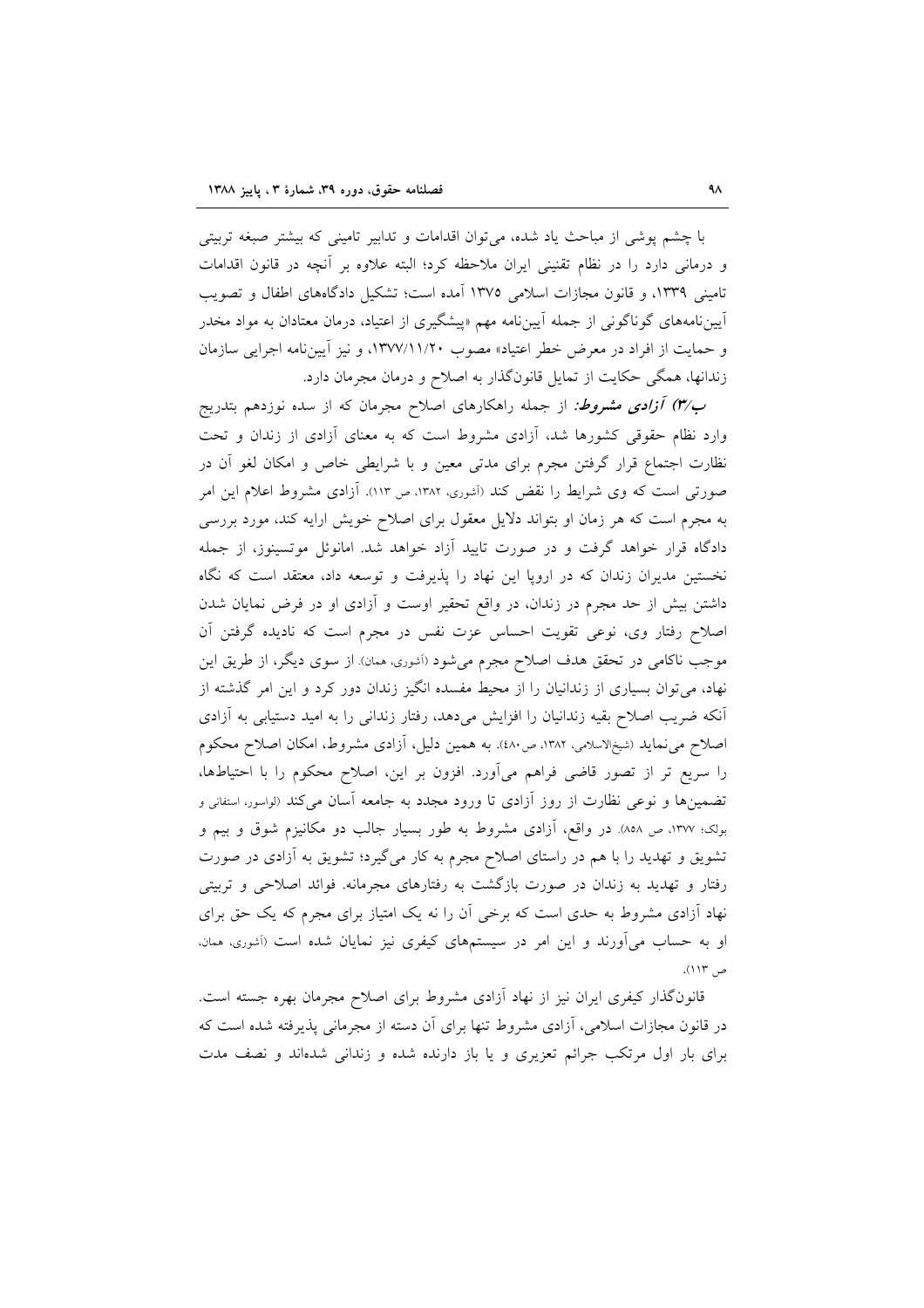محکومیت خود را گذرانده و در این اثناء مستمرا حسن اخلاق نشان دادهاند و احوال آنها حاکی از این است که پس از آزادی مرتکب جرم نخواهند شد و جریمه یا ضرر و زیانهای حاصل از جرم را پرداخت کردهاند یا توافق و تربیتی برای پرداخت أنها حاصل شده است (ماده ٣٨ قانون مجازات اسلامي). با اين همه، دادگاه هيچگونه الزامي به اعطاي آزادي مشروط ندارد!! به نظر می رسد که قانونگذار بسیار بهتر از آنچه هست می توانست از این راهکار در قانون خویش بهره برد. مثلاً نسبت به برخی محکومین، آزادی مشروط را با کمتر از این شرایط الزامی نماید؛ چرا که باید اطمینانی برای محکوم فراهم شود که حسن رفتار او بی پاسخ نخواهد ماند و به نظر و اختیار قاضی وابسته نخواهد بود. برخی معتقدند که حتی نداشتن سابقه محکومیت کیفری برای استفاده از آزادی مشروط اساسا شرطی زاید است و در فرض فراهم بو دن شرايط تفاوتي ميان بزهكاران بدوي و ثانوي نيست (اردبيلي، ممان، ص ٢٥٠).

ب/٤) تعليق ساده و تعليق مراقبتي: تعليق اجراي مجازات، به تعويق انداختن مجازات مجرمانی است که قانونگذار امیدوار است در فرصتی که به آنان می بخشد، برای بهبود خود بهره جويند. تعليق به دو شكل ساده و مراقبتي مي باشد؛ تعليق ساده بدون هرگونه برنامه جانبي دیگری همراه است اما تعلیق مراقبتی همراه با برنامهها و اوامر و نواهی دادگاه در راستای بازسازی شخصیت مجرم همراه است، از آنجا که این شکل از مجازات بیشتر در مورد اصلاح مجرمان مد نظر است توضیحاتی را در مورد آن ارایه میدهیم.

تعلیق مراقبتی به عنوان یک روش تربیتی- درمانی با پیشرفتهای اجتماعی و اقتصادی و فرهنگی و به ویژه علمی معاصر، همخوانی و هم سوئی دارد. از دیدگاه سازمان ملل متحد، که خود از مروجین این روش است، تعلیق مراقبتی یک نهاد علمی درمان مجرمین است که در زمره علوم رفتار انسانی معاصر همچون علوم اجتماعی، روانشناختی قرار دارد و از این علوم در جهت اصلاح رفتار مجرمانه بهره می جوید (هامایی، کواشی و همکاران، ۱۳۷۲، ص ۱۲).

امروزه تعلیق اجرای مجازات یک تدبیر ارفاقی نسبت به همه محکومان اصلاحهذیر است که فاقد محکومیت کیفری موثر می باشند؛ سیاست گزاران کیفری امید دارند که محکومان با این لطف جامعه و فرصتی که به آنان داده میشود و به شوق معافیت از مجازات و بیم از اجرای آن، با پیروی از دستورات دادگاه، کوشش بیشتری در جهت اصلاح رفتار خود به عمل آورند (همان، ص ١٥).

قانونگذار کیفری ایران تعلیق مجازات را به عنوان یک روش اصلاحی- تربیتی نسبت به برخی محکومان در جرایم تعزیری و بازدارنده پذیرفته است، و فصلی را با ۱۳ ماده به این مهم اختصاص داده است. براساس مواد این فصل، تعلیق مجازات اساساً حق بزهکار نیست و اختیاری در دست دادگاه است که نسبت به برخی بزهکاران اعمال می شود. قانون گذار باید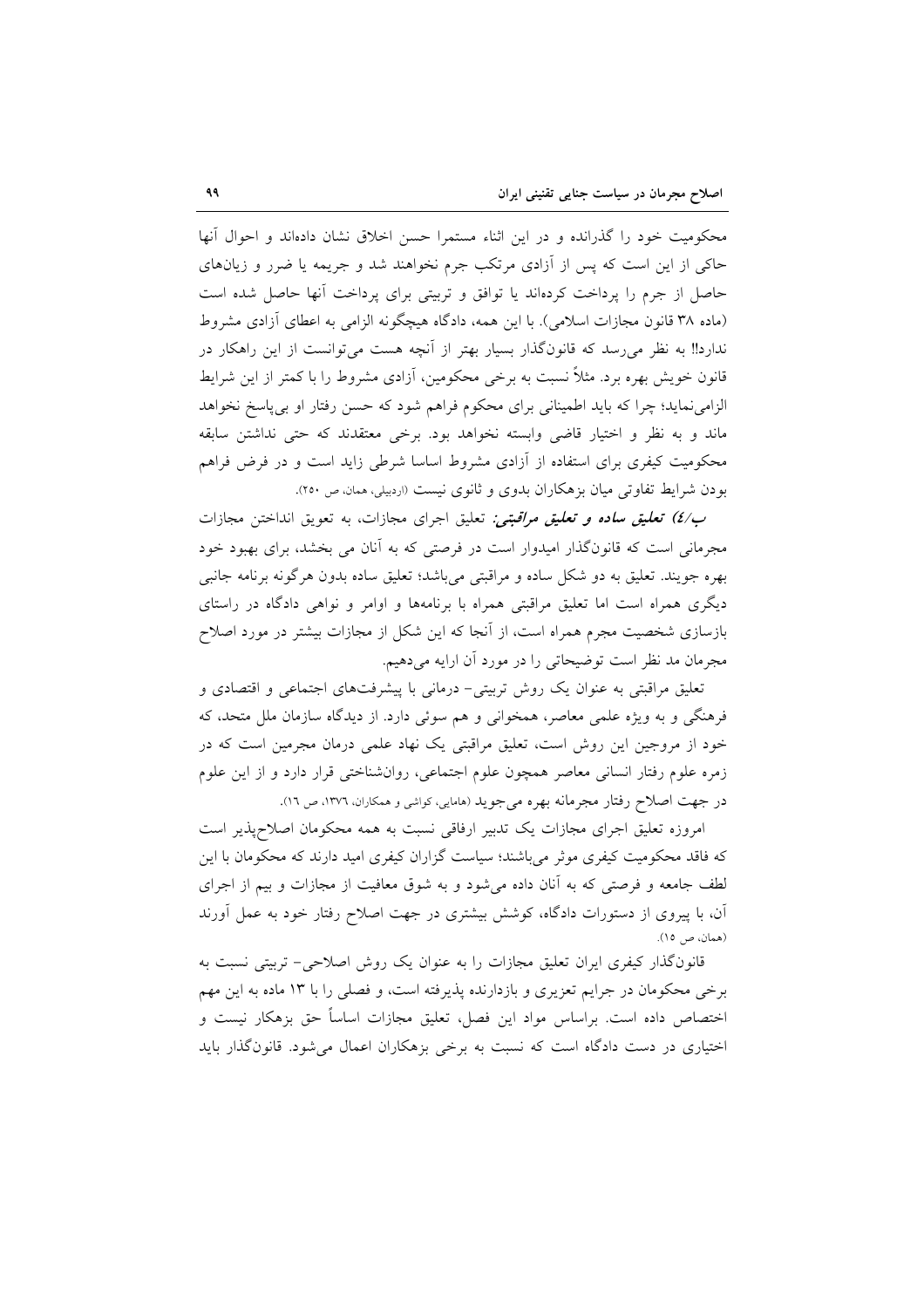توسع بیشتر نسبت به مشمولین این راهکار داشته باشد. مثلاً طبق مورد چهارم از بند الف ماده ۲۵ قانون مجازات اسلامی ۱۳۷۰، کسانی که محکومیت قطعی به جزای نقدی بیش از دو میلیون ریال داشته باشند، نمی توانند از تعلیق بهرهمند شوند؛ این در حالی است که امروزه مبلغ دو میلیون ریال ارزش چندان ندارد. همچنین وجهی برای اینکه جزای نقدی توام با حبس قابل تعلیق نباشد (ماده ٢٦) وجود ندارد، بلکه با توجه به سطح معیشت و فقر بسیاری از بزهکاران بهتر است که جزای نقدی نسبت به آنها قابل تعلیق باشد. همچنین به اعتقاد برخی اختصاص دادن نهاد تعلیق به برخی مجازاتها (ماده ۳۰) با هدف تعلیق سازگاری ندارد «ردبیلی، ممان ص ٢٤١). گرچه ممکن است در توجیه قانون گفته شود که ارتکاب برخی جرایم حکایت از خطرناکی مجرم و عدم تاثیرگذاری تعلیق بر شخصیت او دارد، مع الوصف وجه چندانی برای محروم ساختن اشخاصی که در انجام اعمال حدی، معاونت آن هم با هر درجه و میزانی می کنند (ماده ۳۰) وجود ندارد. نکته دیگر در مورد تعلیق قسمتی از مجازات است (ماده ۲۵) که این هم با مبنا و فلسفه تربیتی تعلیق سنخیت چندان ندارد. «یکی از مبانی تعلیق مجازات ایجاد انگیزه راستکاری در محکوم علیه و تقویت روحیه ستیزندگی او با شهوات نفس است که البته ترس از اجرای کیفر در شکل گیری این رفتار چندان بی تاثیر نیست، ولی وقتی «قسمتی» از مجازات به اجرا درآمد و محکوم علیه تلخی، سختی و دشواریهای مجازات را چشید، یعنی فرصت اصلاح از او دریغ و این اطمینان از او سلب شد، دیگر بحث از آثار تربیتی تعلیق بيهوده است» (همان، ص ٢٤٢).

با وجود کاستی های یاد شده، قانونگذار کیفری ایران کوشیده است تا حداکثر استفاده از نهاد تعلیق را در راستای تحقق هدف اصلاح و تربیت مجرمان ببرد. به همین منظور، به قاضی اجازه داده است که دستورات و تکالیفی را که عمدتا ماهیت تربیتی و اصلاحی دارند متوجه محکوم سازد (ماده ۲۹ قانون مجازات اسلامی) تکالیفی همچون: اشتغال به تحصیل در یک موسسه فرهنگی، خودداری از تجاهر به ارتکاب محرمات و ترک واجبات و… که البته این موارد در قانون جنبه تمثیلی و نه حصری دارد.

ب/٥) تدارک و پیش بینی رفتارهای اصلاحی و تربیتی و ترغیب مجرمان به انجام آنها: قانونگذاری که دغدغه اصلاح و تربیت مجرمان را دارد میکوشد تا نه تنها تا حد ممکن از مقرراتی که متضمن مجازات مجرمان است پرهیز نماید، بلکه مجرمان را به سمت رفتارها و روشهایی نیکو و پسندیده رهنمون شود که نویدگر اصلاح و تربیت آنها است. بخشی از این رفتارها، رفتارهایی است که در ضمن جرم یا بلافاصله پس از وقوع جرم از مجرم انتظار میرود. طبیعتاً بخشی از این راهکارها و تدابیر، پس از دستگیری باید به خوبی به متهم تفهیم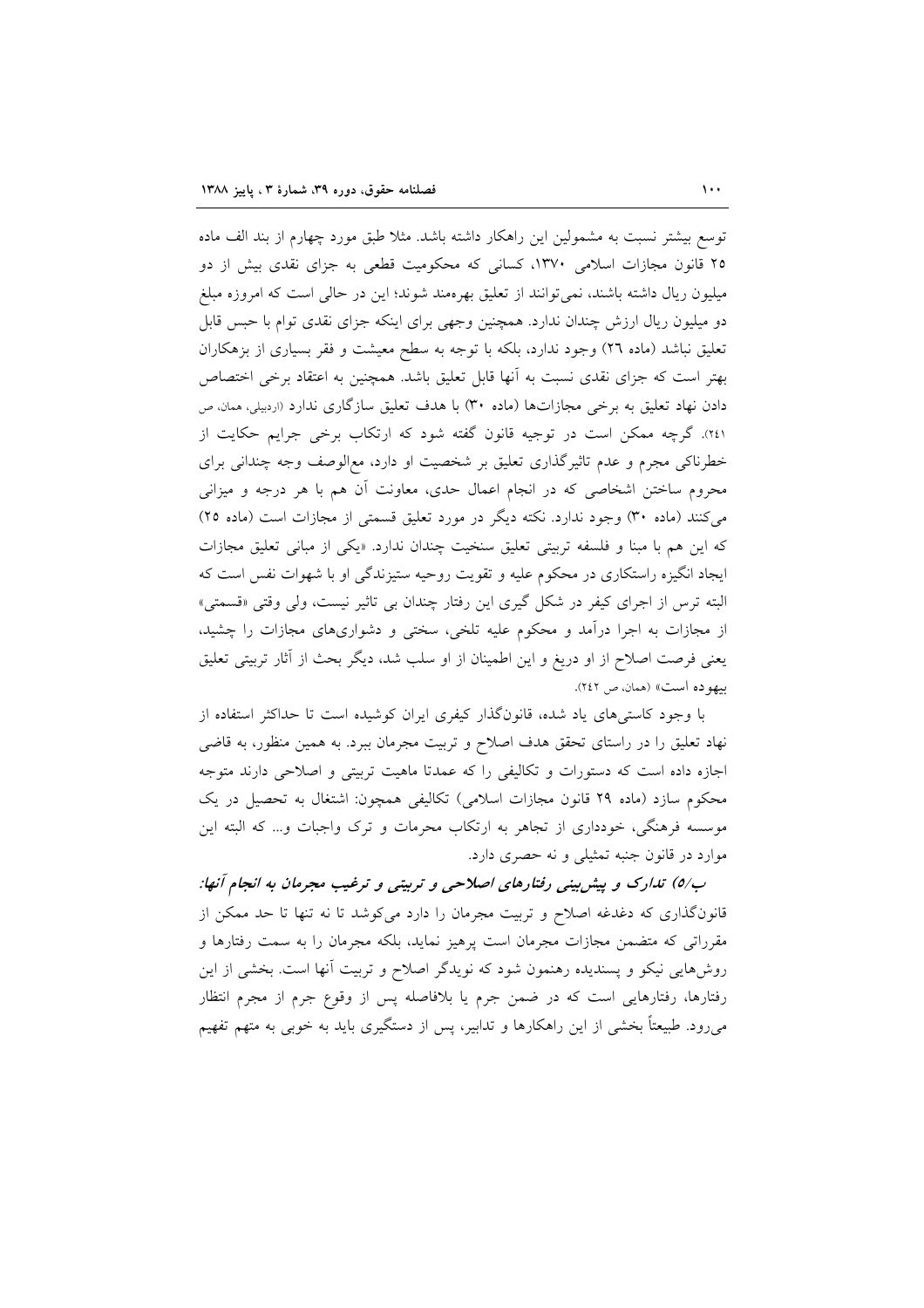شود و اثرات و پیامدهای قانونی یادآوری شود (همان صص ۲٤۲ – ۲٤۳). مواردی از این راهکارها در حقوق کیفری کنونی ایران عبارتند از:

– ترغیب مجرمان به تخفیف اثرات جرم و جبران ضرر و زیان ناشی از آن (تبصره ٦ ماده ٢٢ و تبصره ٢ ماده ٧١٩)

- ترغيب سارق به بازگر داندن مال مسروق (تبصره ٤ ماده ١٩٨)

– ترغیب مجرمان به فراهم أوردن موجبات هر چه بیشتر کشف جرم و تسهیل تعقیب مجرمان (تبصره ٦ ماده ١ قانون تشديد مجازات ارتشاء و كلاهبرداري)

– الزام مجرمان به شرکت دربرنامههای اصلاحی و تربیتی و درمانی(ماده ۲۹ قانون مجازات اسلامي).

## گفتار سوم: مقرارت غير كيفري ناظر په اصلاح مچرمين

اصلاح و تربیت مجرمین در مقررات و لوایح غیرکیفری ناظر به وظایف دیگر دستگاههـای اداری و اجرایی کشور نیز لحاظ شده است. عمده این قوانین و لوایح در دو مورد زیر است: الف) تجديد تربيت منحرفين اجتماعي؛

ب) بازیروری معتادین به مواد مخدر؛

این دو مورد نیز به ترتیب برعهده سازمان بهزیستی و وزارت بهداشت، درمـان و آمــوزش یزشکی قرار داده شده است. اشارهای اجمالی به هر یک از دو مورد یاد شده مفید می نماید.

الف) تجديد تربيت منحرفين اجتماعي: براساس مـاده واحـده «لايحـه قـانوني راجـع بـه تشكيل سازمان بهزيستبي» مصوب ١٣٥٩/٤/٢٥ و نيز به موجب ماده واحده قانون اصلاح راجع به تشکیلات بهزیستی کشور مـصوب ۷۵/۱۱/۹ از جملـه وظـایف سـازمان بهزیـستی تـدارک امکانات لازم برای تجدید تربیت منحرفین اجتماعی دیده شده است. بـه کـارگیری اصـطلاح منحرفین اجتماعی به جای مجرمین حکایت از توسع نظر قانونگذار در تحت پوشش قـرار دادن قشرهای آسیبمند اجتماعی است، چه واژه انحراف اجتماعی اعم از واژه جرم است. این امر خود بینش صحیح و البته آرمانی قانونگذار را میررساند که باید برای مواجهه موثر با جـرم از مواجهه با کجروی آغاز کرد تا رفتارهای منحرفانه – هر چند جرم نباشد – به تدریج فــرد را درگیر رفتارهای مجرمانه نسازد.

سازمان بهزیستی براساس این وظیفـه خطیـر خـود، اقـدام بـه تهیـه و اجـرای طـرحهـای گوناگونی کرده است که از جمله آنها می توان به موارد زیر اشاره کرد: – طرح تاسیس مراکز بازپروری زنان و دختران اسیب دیده اجتماعی ویژه؛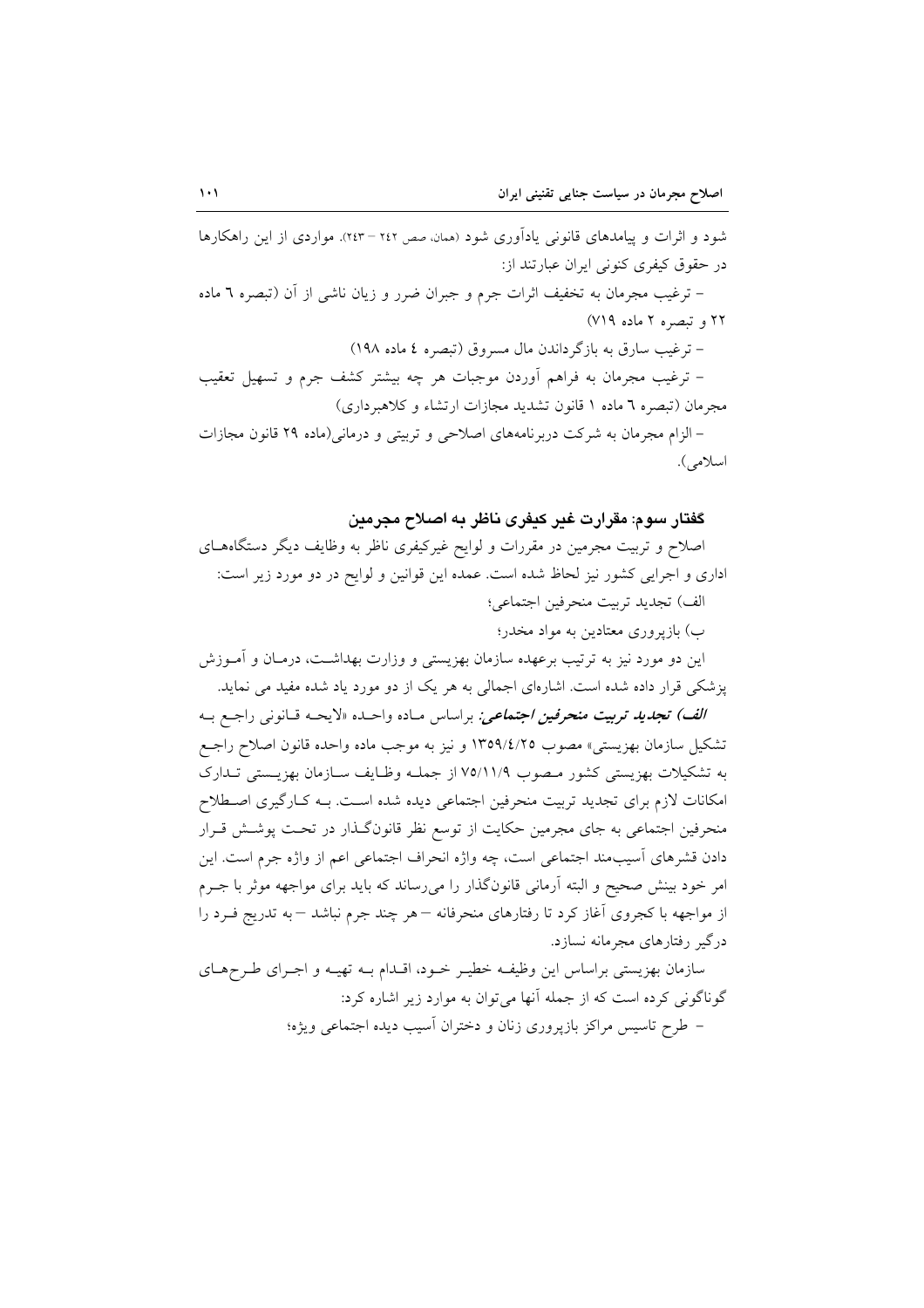– طرح ستاد پذیرش و قرنطینهسازی دختران و زنان در معرض آسیب یا آسیبدیده اجتماعي؛

– طرح بازپروری کودکان زیر ۱۸ سال (نیازمند خدمات تخصصی که مشمول مراکز شبانهروزی و کانون اصلاح و تربیت نمی شوند)؛

– طرح خانه سلامت (جهت حمایت و نگهداری دختران نیازمند خدمات بازپروری) - طرح ساماندهی کودکان خیابانی و دختران فراری؛

*ب) درمان و بازپروری معتادین:* از جملـه معـضلات کنــونی کــشور مــاکــه بــه ویـــژه در سالهای پس از جنگ نرخ آن فزونی یافته اعتیاد است، کـه بـه عنـوان یـک بیمـاری مـزمن و عودکننده و یک انحراف که می تواند منشاء بسیاری از جرایم و انحرافات دیگـر باشـد شـناخته می شود. هر چند قانونگذار کیفری ایران جهت جلـوگیری از اعتیـاد، اسـتعمال مـواد مخـدر را جرم تلقی کرده است، نوعی رویکرد درمانی در ضمن تحمل کیفر و نیز به صـورت مـستقل را به عنوان مواجهه غیرکیفری با اعتیاد به رسمیت شناخته است.

براساس ماده ۱۵ «اصلاح قانون مبـارزه بـا مـواد مخـدر و الحـاق مـوادي بـه آن» مـصوب ۱۳٦۸/٨/۱۷ به تمامی معتادان اجازه داده شده است که به جهت درمـان و بـازیروری خـود بـه مراکزی که از طرف وزارت بهداشت و درمان و آموزش پزشکی مـشخص مـی شـود، مراجعـه کنند. این امر که به نوعی ترغیب افراد به درمان خویشتن را دربـردارد، آنهـا را مـشمول قـانون كيفري قرار نمي دهد.

البته غیر از وزارت بهداشت درمان و آموزش پزشکی، سـتاد مبـارزه بـا مـواد مخـدر نيـز مسئولیتی خطیر در این زمینه دارد. چنانکه مطابق ماده یک آیینiامه «پیشگیری از اعتیاد، درمـان معتادان به مواد مخدر و حمایت از افراد در معـرض خطـر مـصوب ۱۳۷۷» مـسئولیت درمـان، بازیروری و تمهیدات پس از آزادی معتادین، از وظایف ستاد مبارزه با مواد مخدر است که باید با جلب همکاری وزارتخانهها از جمله وزارت بهداشت، درمـان و آمـوزش پزشـکی، وزارت امور خارجه به جهت جذب کمکهای آموزشی و مالی، وزارت کار و امـور اجتمـاعی جهـت فراهم سازی زمینههای اشتغال و به کارگیری معتادین اصلاح شده، سازمان زندانها و اقلدامات تامینی و تربیتی، به وظیفه خطیر خویش عمل نمایند.

همچنین براساس مصوبه هیات وزیران مورخ ۱۳٦٢/۱/۲۸، مسئولیت بازپروری معتادین در سراسر کشور به سازمان بهزیستی محول گردید، که «اَپیننامه اجرایی مراکز بازپروری معتادین» مورخ ١٣٧٢/٧/٢٦ تهيه گرديد.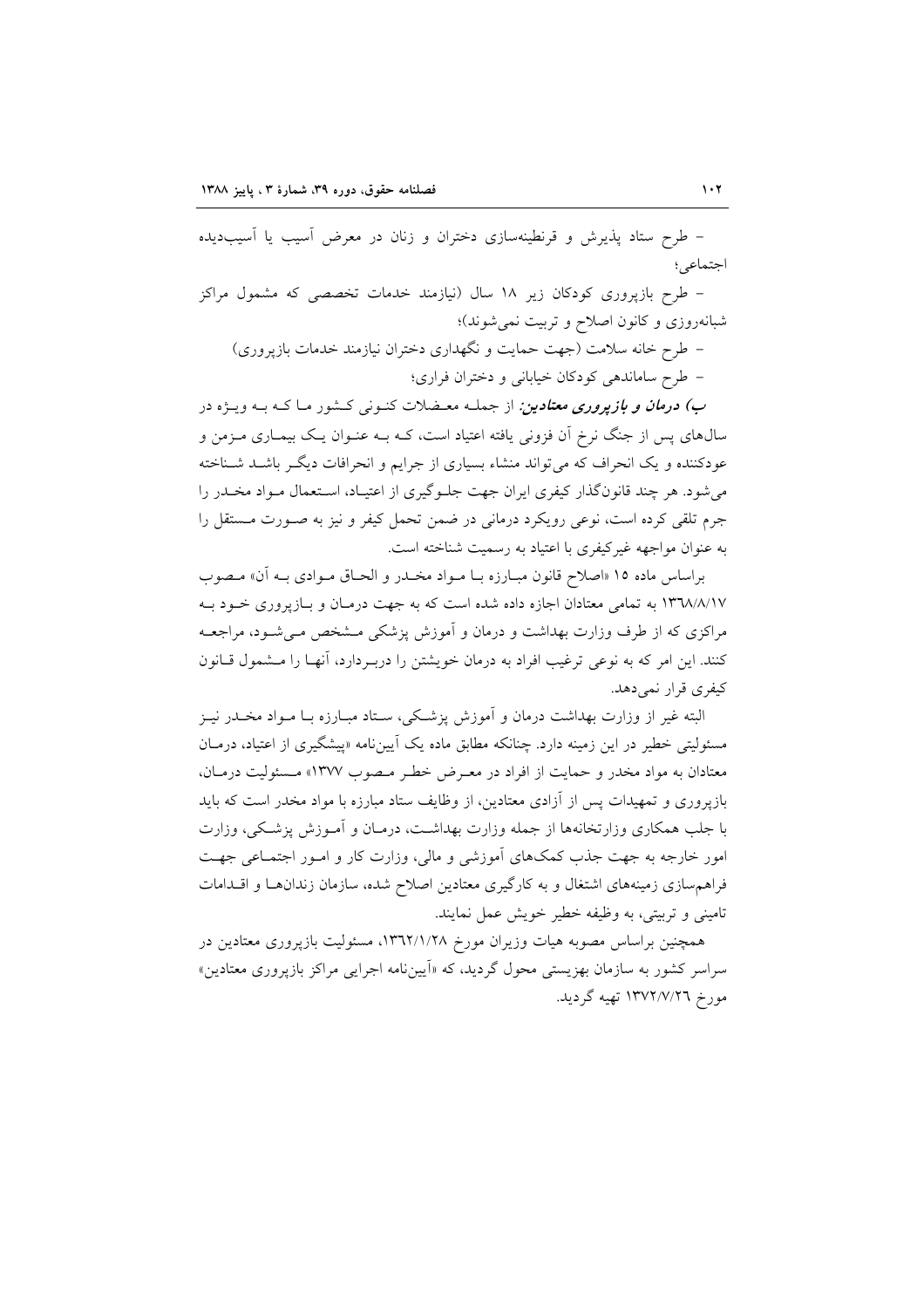## نتىجەگىر ي

اصلاح مجرمان از دیدگاه اسلامی به عنوان یک ارزش شناخته می شود و روش هایی متناسب با فرهنگ اسلامی برای آن ارائه شده است. در محدوده تعزیرات و مجازاتهای بازدارنده منعی برای استفاده از یافتههای تجربی بشری که مغایر با موازین اسلامی نباشد وجود ندارد. با وجود آنکه قانونگذار ایران در اصل یکصد و پنجاه و شش قانون اساسی به صراحت اصلاح مجرمان را پذیرفته است، اما مشخص نیست که منظور قانونگذار اصلاح مجرمان از طریق مجازاتها است یا جزء اّن؟ در قوانین و مقررات جزایی عادی نیز متاسفانه قانونگذار علاوه بر اینکه بهرهگیری چندانی از روشهای اصلاحی مصرح در متون دینی نبرده است، از برخی روشهای اصلاحی رایج نیز در حد یک اختیار برای قاضی دادگاه آنهم در محدوده مجازاتهای تعزیری و بازدارنده استفاده کرده است. به نظر می رسد بازنگری در قوانین ضرورت دارد.

## منابع و مآخذ

#### الف- فارسى

- ۱. آشوری، محمد، (۱۳۸۲)؛ **جایگزینهای زندان یا مجازاتهای بینابین**، تهران، نشر گرایش، چاپ اول.
	- ۲. اردبیلی، محمدعلی، (۱۳۷۷)؛ حقوق جزای عمومی، ج ۲، تهران، میزان.
- ٣. الطبرسي، فضل بن الحسن، (١٤٠٨هـ.ق)؛ مجمع البيان في تفسير القرآن، با تعليقات سيد هاشم رسولي محلاتي، ج ٧، دار المعرفه.
	- ٤. الموسوى الخميني، روحالله، (١٤٠٤هـق)؛ تحرير الوسيله، ج٢، قم، موسسه النشر الاسلامي (التابعة) لجماعة المدرسين.
- ۵. بکاریا، سزار، (۱۳۸۰)؛ **رساله جرایم و مجازاتها**، مترجم محمدعلی اردبیلی، نشر میزان، چاپ چهارم (چاپ دوم میزان).
	- ٦. بولک، برنار، (١٣٨٢)؛ **کیفرشناسی**، ترجمه علی حسین ابرندآبادی، تهران، مجمع علمی و فرهنگی مجد، چاپ سوم.
- ۷. پرادل، ژان، (۱۳۷۲)؛ **تاریخ اندیشههای کیفری**، مترجم علی حسین نجفی ابرندآبادی، انتشارات دانشگاه شهید بهشتی با همكاري نشر يلدا.
- ٨ تفسير الامام ابي محمد الحسن ابن علي العسگري؛ (١٤٢١هــق)، تحقيق السيد علي أشور، بيروت، موسسه التاريخ العربي.
- ۹. حسینی، سید محمد، (۱۳۸۳)؛ **سیاست جنایی در اسلام و در جمهوری اسلامی ایران**، انتشارات دانشگاه تهران و انتشارات سمت، چاپ اول، تهران.
	- ۱۰. دادستان، پریرخ، (۱۳۸۱)؛ **روانشناسی جنایی**، تهران، سازمان مطالعه و تدوین کتب علوم انسانی دانشگاهها (سمت).
		- ۱۱. رهامی، محسن، (۱۳۸۱)؛ اقدامات تامینی و تربیتی، تهران، نشر میزان، چاپ اول.
		- ۱۲. زراعت، عباس، (۱۳۸۰)؛ قانون مجازات اسلامی در نظم حقوق کیفری، تهران، قفنوس.
- ۱۳. شیخ الاسلامی، عباس، (۱۳۸۲)؛ **جایگاه یافتههای جرمشناسی در تحولات نظام تقنینی کیفری ایران**، [مندرج در] علوم جنايي، سمت، چاپ اول.
	- ١٤. شيرواني، علي، (١٣٨٤)؛ (ترجمه) نهج البلاغه، انتشارات دارالعلم، چاپ چهارم.
- ١٥. طالبان، محمدرضا، (١٣٧٦)؛ مطالعه تطبيقي در خصوص امر به معروف و نهي از منكر و نظارت اجتماعي، سازمان تبليغات اسلامي.